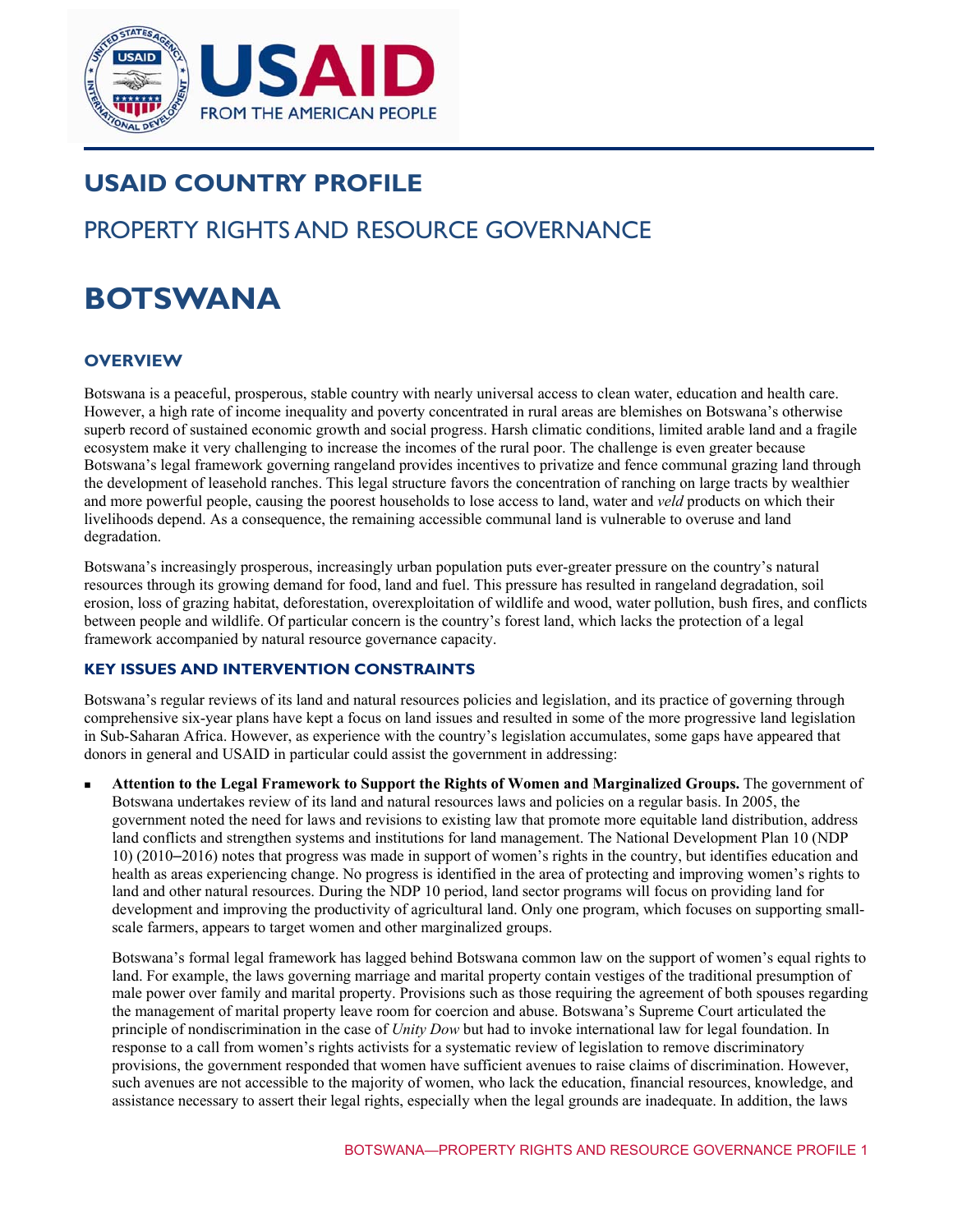governing grazing land have proved to be inadequate to protect the rights of the small herders, nomadic and seminomadic groups, and others relying on access to grazing land for their livelihoods.

The time is ripe for Botswana to revisit its legal framework governing land rights, consider revisions to reflect the principle of gender equality and non-discrimination, and ensure that leasehold grants of large tracts of grazing land do not deprive people of their livelihoods. A revised legal framework can be used to assist the Land Boards in ensuring that women have equal access to land allocations and leasing opportunities. In addition, traditional leaders will have support for reaching nondiscriminatory decisions on the division and inheritance of property, and an enhanced framework will ensure that decisions regarding leasehold grants of grazing land are subject to effective participatory processes and open to challenge.

- **Support for the Rights of Marginalized Populations within the Decentralized Land Administration and Governance System.** Botswana has been a trailblazer in the devolution of powers over land-rights management to district-level and sub-district-level Land Boards. However, the process has often left minority groups (e.g., women, those infected with HIV/AIDS, the economically-disadvantaged, ethnic minorities) without power and representation. In addition, in most areas Land Boards have not taken up the responsibility that traditional leaders once had for consulting with their communities and engaging in the overall planning of land-use and management of natural resources. Government and quasi-governmental institutions that are not accountable to local communities are exercising the authority granted to the district Land Boards. *Donors, including USAID, can assist the government in its efforts to provide capacity-building and legal literacy campaigns to district and subordinate Land Boards, with the objective of strengthening the decentralized structure and helping local institutions meet their responsibilities to serve all Botswana's people.*
- **Strengthen Traditional Institutions.** In its report before the Seventh Africa Governance Forum, Botswana expressed the desire to improve its capabilities by enhancing the role of traditional leadership and actively engaging traditional leaders in governance and development processes. *USAID has significant experience working at community levels with community-based natural resource management and can use its experience and relationships to assist the government by expanding capacity-building for formal and traditional institutions to include current land and natural resource rights issues.*
- **Evaluation, Refinement, and Expansion of Community-Based Conservation Management.** Botswana has developed a variety of community-based conservation programs primarily focused on wildlife resources but also including some experience with forests and rangeland. USAID has been involved in initiating and helping Botswana execute many of these projects and has substantial experience with community-based natural resource management in other countries. *Now may be an appropriate time for USAID to collect experiences and identify lessons learned and best practices. That evaluation could inform the design of larger programs that extend community-based management to larger areas of grazing land and other natural resources, including forest land and water resources that the poorer and most marginalized groups rely on for their livelihoods.*

#### FOR MORE RECENT LITERATURE:

<http://usaidlandtenure.net/botswana>

Keywords: Botswana, tenure, agrarian, land law, land reform, property rights, land conflicts, water rights, mineral rights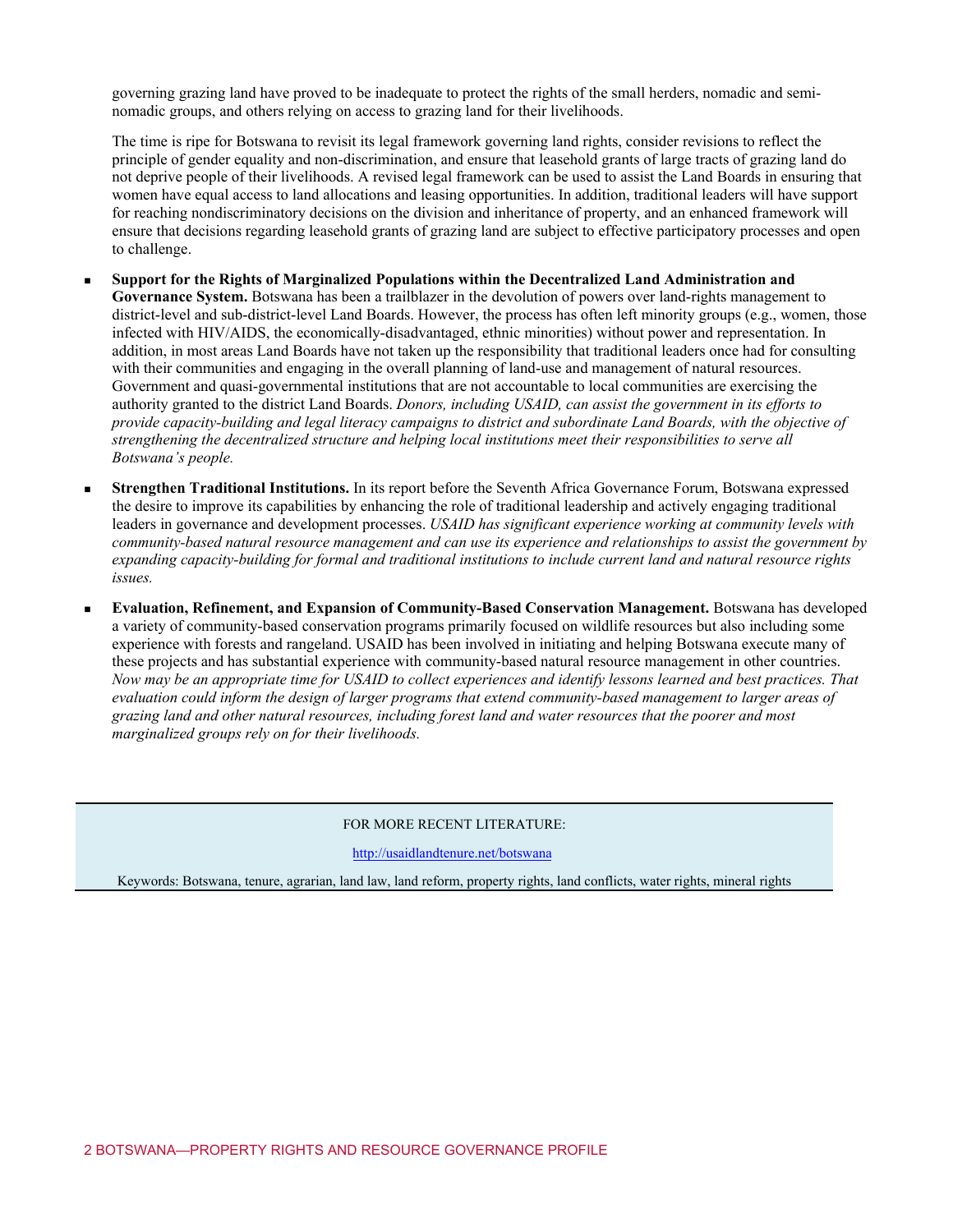#### $SUMMARY$

| Botswana has enjoyed continuous     | <b>BOX 1. MACRO INDICATORS</b>                                   |      |                         |  |
|-------------------------------------|------------------------------------------------------------------|------|-------------------------|--|
| peace and stability since its       |                                                                  | Year | <b>Score</b>            |  |
| independence in 1966. The           |                                                                  |      |                         |  |
| country ranks as the least corrupt  | Population, total                                                | 2008 | 1,904,991               |  |
| African nation. Ninety percent of   | Population ages 0-14: 15-64: 65+ (% of total)                    | 2008 | 33.7: 62.6: 3.7         |  |
|                                     | Population growth (annual %)                                     | 2008 | 1.2                     |  |
| the population has access to clean  | Rural population (% of total population)                         | 2008 | 40.4                    |  |
| water, education, and health care.  | Population density (people per sq. km)                           | 2008 | 3.4                     |  |
| Botswana has one of Africa's        | Literacy rate, adult total (% of people ages 15 and above)       | 2007 | 82.9                    |  |
| highest per capita incomes at US    |                                                                  | 2008 |                         |  |
| \$6470 in 2008, yet also one of the | Land area: Surface area (sq. km)<br>Arable land (% of land area) | 2005 | 566,730: 581,730<br>0.7 |  |
| world's highest rates of income     | Agricultural land (% of land area)                               | 2005 | 45.8                    |  |
| inequality. Forty-seven percent of  | Permanent cropland (% of land area)                              | 2005 | 0.0                     |  |
|                                     | Irrigated land (% of cropland)                                   | 2003 | 0.3                     |  |
| the population lives below the      | Forest area (% of land area)                                     | 2005 | 21.1                    |  |
| poverty line, and 97% of all poor   | Nationally protected areas (% of total land area)                | 2006 | 30.8                    |  |
| people live in rural areas.         |                                                                  |      |                         |  |
| Twenty-four percent of the          | Renewable internal freshwater resources per capita               |      |                         |  |
| population between the ages of      | (cubic meters)                                                   | 2007 | 1275.6                  |  |
| 15 and 49 are infected with         | Annual freshwater withdrawals, agriculture: domestic:            |      |                         |  |
| HIV/AIDS. Average life-             | industry (% of total freshwater withdrawal)                      | 2007 | 41.2:40.7:18.0          |  |
|                                     | Crop production index $(1999-2001 = 100)$                        | 2005 | 113.3                   |  |
| expectancy is 38 years.             | Livestock production index $(1999-2001 = 100)$                   | 2005 | 105.1                   |  |
| Botswana is a semi-arid country     | GDP (current US\$)                                               | 2008 | 12,969,204,358          |  |
| with harsh climatic conditions      | GDP growth (annual %)                                            | 2008 | $-1.0$                  |  |
|                                     | Agriculture: industry: manufacturing: services, value            |      |                         |  |
| and a fragile ecosystem. Arable     | added (% of GDP)                                                 | 2008 | 1.7:46.9:3.2:51.3       |  |
| land is extremely limited, and      | Ores and metals exports: imports (% of merchandise               |      |                         |  |
| livestock is the primary source of  | exports: imports)                                                | 2007 | 23.2:2.3                |  |
| subsistence and income for two-     | Aid (% of GNI)                                                   | 2007 | 0.9                     |  |
| thirds of rural households. The     | Source: World Bank, 2009                                         |      |                         |  |
| legal framework governing           |                                                                  |      |                         |  |
|                                     |                                                                  |      |                         |  |

Botswana's rangeland incentivizes privatization and fencing of communal grazing land through development of leasehold ranches. These ranches and the benefits of privatization are concentrated in the hands of a few wealthy and powerful people; many of the country's poorest households have meanwhile lost access to land and natural resources such as water and *veld* products on which they depend for their livelihoods. The remaining communal land is vulnerable to overuse and degradation.

Botswana's population is becoming more sedentary and concentrated in its urban areas. Demands for food, land, and fuel are increasing. Threats to natural resources include rangeland degradation, soil erosion, loss of grazing habitat, deforestation, over-exploitation of wildlife and wood, water pollution, bush fires, and conflicts between people and wildlife.

# **1. LAND**

#### **LAND USE**

Botswana is a large country with a small population. Botswana has a total land area of 566,700 square kilometers and had a 2008 population of nearly 2 million people, 58% of whom were urban and 42% rural. Eighty percent of the population, settlements, and economic activity are concentrated along a 200-kilometer-wide strip along the country's eastern border, where the most fertile soil and transportation corridors are located. Botswana's GDP in 2008 was US \$13.0 billion, 47% of which related to industry, 51% to services, and 2% to agriculture. Forty-four percent of the economically active population (57% of which is female) works in agriculture. Per capita income was US \$6470 in 2008, but 47% of the population lives below the poverty line (97% in rural areas), and the country has one of the world's highest rates of income inequality. Twenty-four percent of the population between the ages of 15 and 49 is infected with HIV/AIDS. Average life expectancy is 38 years (World Bank 2009; ROB 2008b; FAO 2005; Anderson 2005; COHRE 2004; PEPFAR 2008).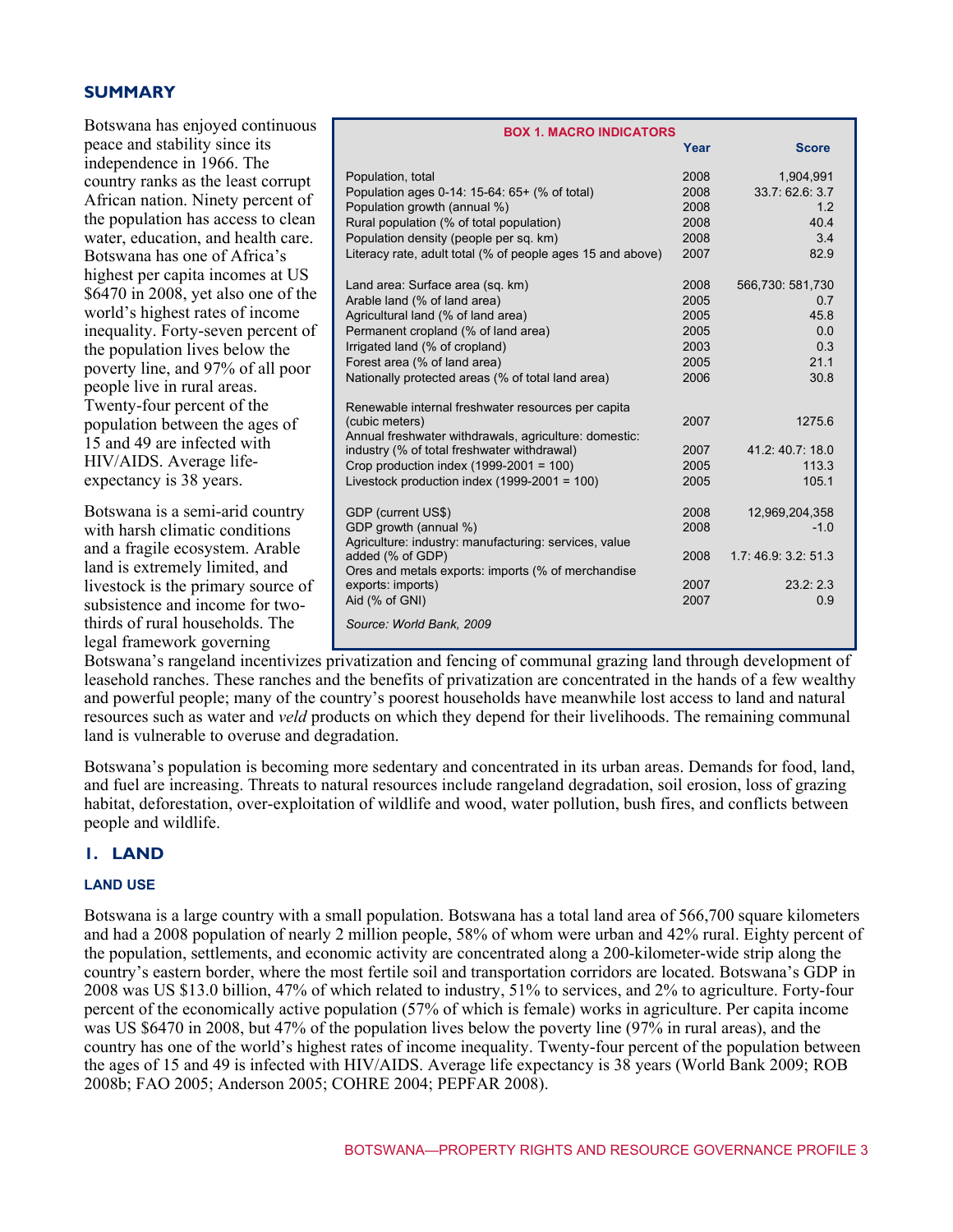Most of Botswana is flat, arid land with unreliable, low rainfall. Roughly 46% of the total land area is classified as agricultural land, although only 5% is suitable for cultivation and only 1% was cultivated in 2002. Approximately 0.3% of cropland was irrigated in 2003. The Kalahari Desert, much of which is savanna grassland and sparse woodland, covers two-thirds of the land area and supports large herds of cattle, goats, and wildlife. Twenty-one percent of total land area is forest land and 31% designated as nationally-protected areas. Deforestation is occurring at a rate of 1% per year (World Bank 2009; FAO 2005).

| <b>BOX 2. LAND TENURE INDICATORS</b>                                   | <b>Score</b> |  |
|------------------------------------------------------------------------|--------------|--|
| Millennium Challenge Corporation Scorebook, 2009                       |              |  |
| - Land Rights and Access (Range 0-1; 1=best)                           |              |  |
| International Property Rights Index, 2009                              |              |  |
| Physical Property Rights Score (Range: 0-10; 0=worst)                  | 6.5          |  |
| World Economic Forum's Global Competitiveness Index, 2008-2009         |              |  |
| Property Rights (Range: 1-7; 1=poorly defined/not protected by         | 5.2          |  |
| law)<br>World Economic Forum's Global Competitiveness Index            |              |  |
| Ease of Access to Loans (Range: 1-7; 1=impossible)                     | 3.7          |  |
| International Fund for Agricultural Development, Rural Poverty Report, |              |  |
| 2001                                                                   |              |  |
| Gini Concentration of Holdings, 1981-1990 (Range: 0-1; 0=equal         | 0.44         |  |
| distribution)                                                          |              |  |
| International Fund for Agricultural Development, Rural Sector          |              |  |
| Performance Assessment, 2007                                           |              |  |
| Access to Land, 2007 (Range: 1-6; 1=unsatisfactory access)             | 4.2          |  |
| Food and Agricultural Organization: Holdings by Tenure of Holdings     |              |  |
| - Total Number of all Agricultural Holdings, Year                      |              |  |
| - Total Area (hectares) of all Agricultural Holdings, Year             |              |  |
| - Total Number of Holdings Owned by Holder; Year                       |              |  |
| - Total Area (hectares) of Holdings Owned by Holder; Year              |              |  |
| - Total Number of Holdings Rented from Another; Year                   |              |  |
| Total Area (hectares) of Holdings Rented from Another; Year            |              |  |
| World Bank Group, Doing Business Survey, 2009                          |              |  |
| Registering Property-Overall World Ranking (Range: 1-181;              | 38           |  |
| $1 = Best$<br>World Bank Group, World Development Indicators, 2009     |              |  |
| Registering Property-Number of Procedures                              | 4            |  |
| Registering Property-Days Required                                     | 11           |  |
| World Bank Group, World Development Indicators, 1998                   |              |  |
| Percentage of Population with Secure Tenure                            |              |  |
| Heritage Foundation and Wall Street Journal, 2009                      |              |  |
| Index of Economic Freedom-Property Rights (Range 0-100; 0=no           | 75           |  |
| private property)                                                      |              |  |
| Economic Freedom of the World Index, 2008 (2006 data)                  |              |  |
| - Legal Structure and Security of Property Rights (Range 0-            |              |  |
| 10;0=lowest degree of economic freedom)                                | 6.8          |  |
| Protection of Property Rights (Range 0-10; 0=lowest degree of          | 6.46         |  |
| protection)                                                            |              |  |
| Regulatory Restrictions of Sale of Real Property (Range 0-             | 7.79         |  |
| 10;0=highest amount of restrictions)                                   |              |  |
|                                                                        |              |  |

Agriculture includes commercial and traditional farms, with the vast majority of farmers engaged in lowinput, rainfed subsistence farming. Commercial enterprises are primarily devoted to the production of cattle, with some cultivation of cereals and pulses. Botswana is unable to produce sufficient food to feed itself and has in some years had to import up to 80% of its food.

Growth of the sector is limited by poor infrastructure and difficult production and market conditions. Only 45% of farmers have access to roads, 22% to telecommunications, 17% to electricity, 64% to water for livestock, 66% to water for domestic use, 39% to grain storage, and 52% to markets (ROB 2010a; Taylor 2007; FAO 2005; *Mbendi* 2010).

#### **LAND DISTRIBUTION**

The Tswana (originally belonging to eight separate tribes) are Botswana's majority ethnic group, making up 40% of the population. Another 37 tribes, constituting 60% of the population, live in the country. The Tswana are among the most educated and wealthiest in the population; the non-Tswana (including the Basarwa or San Bushmen) tend to be less educated and reside in smaller and more remote

villages where infrastructure is limited and economic opportunities few. These isolated populations, whose hunting and gathering activities often range over large areas, live in extreme poverty and are highly dependent on access to land and other natural resources for their livelihoods (Adams and Palmer 2007; Adams et al. 2003).

Most of Botswana's farms (about 63,000) average roughly 5 hectares and are devoted to rainfed farming. The country has about 112 farms larger than 150 hectares. Commercial farms represent less than 1% of all farms in the country and use 8% of the total land area. The enterprises are responsible for 20% of cattle production and 40% of the cereals and pulses produced. Roughly 50% of the large cattle-owners are absentee and have little incentive to manage the rangeland resources sustainably. Most traditional farmers cultivate individually-managed holdings and run livestock on communal land. Their yields tend to be roughly one-third of the yields of commercial farms because they lack the ability to invest in inputs, and because the quality of some of the communal land is below average. The number of landless and land-poor households in Botswana is unknown (ROB 2010a; Taylor 2007; FAO 2005).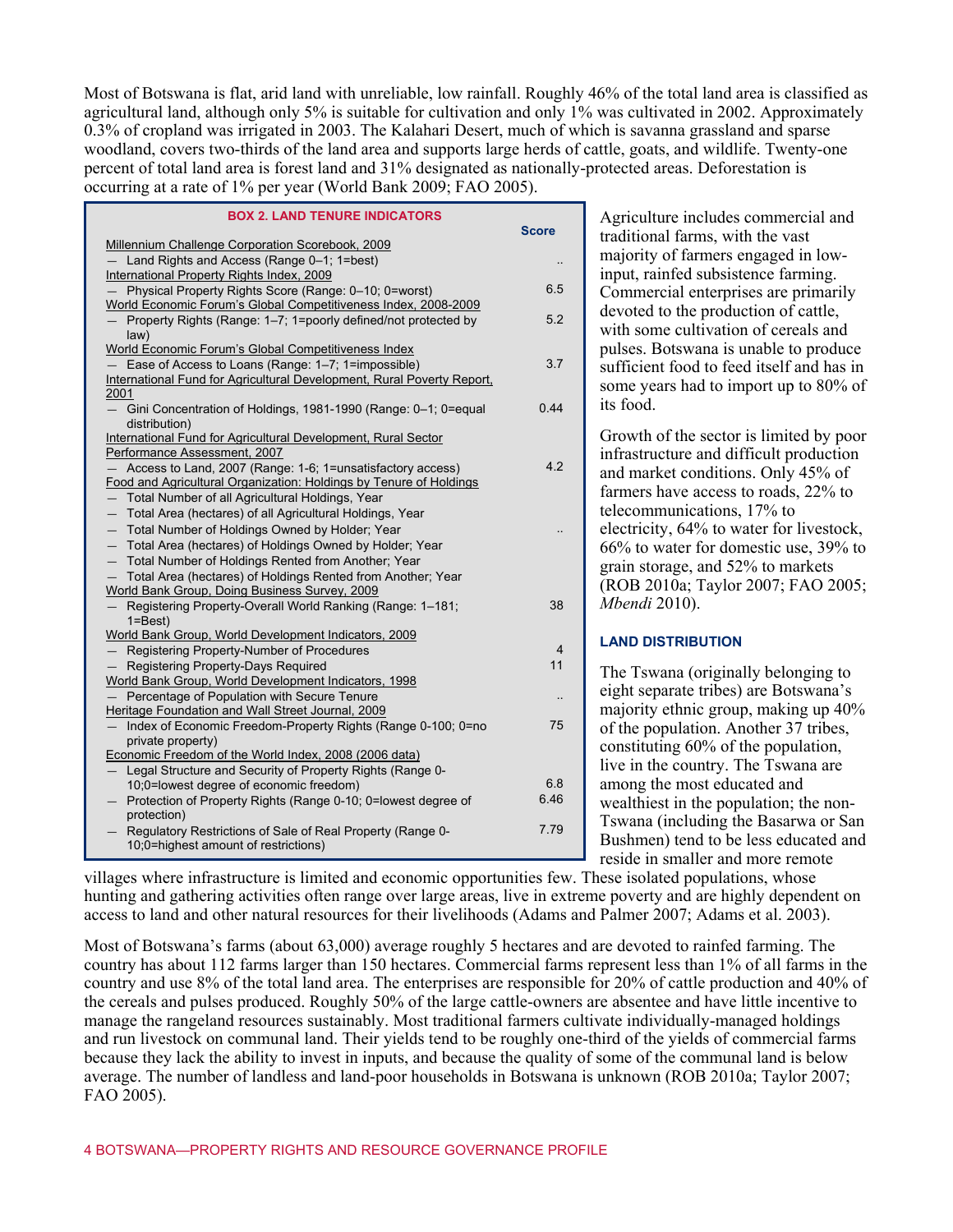Botswana's government has been criticized for cutting off services to populations of Basarwa in remote areas of the Kalahari Desert and moving them to resettlement camps where services are less expensive. Critics attribute the relocation decisions to the government's desire to use the land for the development of the tourism and possibly diamond industries; critics identify significant adverse impacts from relocations, including loss of cultural identity, exposure to health hazards, and loss of traditional livelihood skills (Taylor and Mokhawa 2003; ROB 2002).

#### **LEGAL FRAMEWORK**

The legal framework governing Botswana's land is a mixture of formal and customary laws, with much of the formal law reflecting longstanding principles of customary law. The six major pieces of formal legislation include: (1) The State Land Act, 1966; (2) The Tribal Land Act, 1968; (3) The Tribal Grazing Lands Policy, 1975; (4) The Town and Country Planning Act, 1977; (5) The National Agricultural Development Policy, 1991; and (6) The Sectional Titles Act, 1999 (Adams et al. 2003; Taylor 2007; ROB 2008a; ROB 2010b).

The State Land Act, 1966, provides for management of state land (urban land, parks and forest reserves) by the central government and local government councils, and allocation of urban land to individuals and entities. The Tribal Land Act, 1968 (amended 1993), vests tribal land in the citizens of Botswana and grants administrative power (formerly held by chiefs and headmen) over the land to one of the12 district Land Boards. The Land Boards can allocate land, cancel customary rights, and rezone agricultural land for commercial, residential, and industrial uses. The Tribal Land Act also introduced certificates evidencing grants of rights to wells, borehole drilling, and individual residential plots, and allows people to apply for common-law leases of land, which they use to obtain mortgages (COHRE 2004; Adams et al. 2003; ROB 2008a; Taylor 2007).

The Tribal Grazing Lands Policy, 1975, allows for the privatization of grazing land by vesting the Land Boards with the authority to grant private individuals and entities exclusive leasehold rights to tracts of formerly unfenced, communal land regardless of tribal affiliation. The Town and Country Planning Act, 1977, governs the development of rural and urban land (Adams et al. 2003; Taylor 2007).

The National Agricultural Development Policy, 1991, permits owners of boreholes to apply for 50-year leases to an area of 6400 square hectares around their boreholes. Leaseholders are permitted to fence the area and have exclusive rights to all natural resources within the area. 6) The Sectional Titles Act, 1999, allows for the transfer of rights to sections of developments and properties, such as in condominium and industrial developments, upon approval of a sectional plan for the property. The Sectional Titles Act applies to all types and classifications of land (COHRE 2004; Adams et al. 2003; ROB 2008a; Taylor 2007; ROB 2010b).

Customary law in Botswana provides tribe members with a right of avail, which is the right to be allocated residential (urban or rural), arable, and grazing land based on tribal membership. Tribal members receive land at no cost and have continuing rights to the land so long as they use it in accordance with the purpose of the allocation. Rights to residential land are permanent and continuous, while individually-cultivated land may revert to community land after harvest. Customary law permits the transfer of land among tribe members. The Tribal Land Act is almost wholly consistent with customary law but transfers the traditional authority held by chiefs and headmen over land to the Land Boards (Adams et al. 2003; ROB 2002).

#### **TENURE TYPES**

Seventy percent of land in Botswana is tribal land, 25% is state land, and 5% privately-owned freehold land (ROB 2002). The following are the recognized tenure types:

**Private ownership.** Individuals and entities can obtain private ownership rights to individual parcels of land through land purchase. Most owners obtained freehold rights in colonial times, and the land has either remained in the family through generations or been sold. Most freehold land is located in urban areas although some large cattle ranches (over 100,000 hectares) are freehold land. Ownership rights are held in perpetuity or for 999 years (ROB 2008a; Adams et al. 2003).

**Leaseholds.** The state leases urban land to individuals and entities under Fixed Period State Grants for 50-year terms for commercial purposes and 99-year terms for residential purposes. At the end of the term, the land and all improvements revert to the state without compensation. Leaseholders can transfer their rights to a third party, subject to the terms of the primary lease. The state has also granted Certificates of Rights to serviced urban plots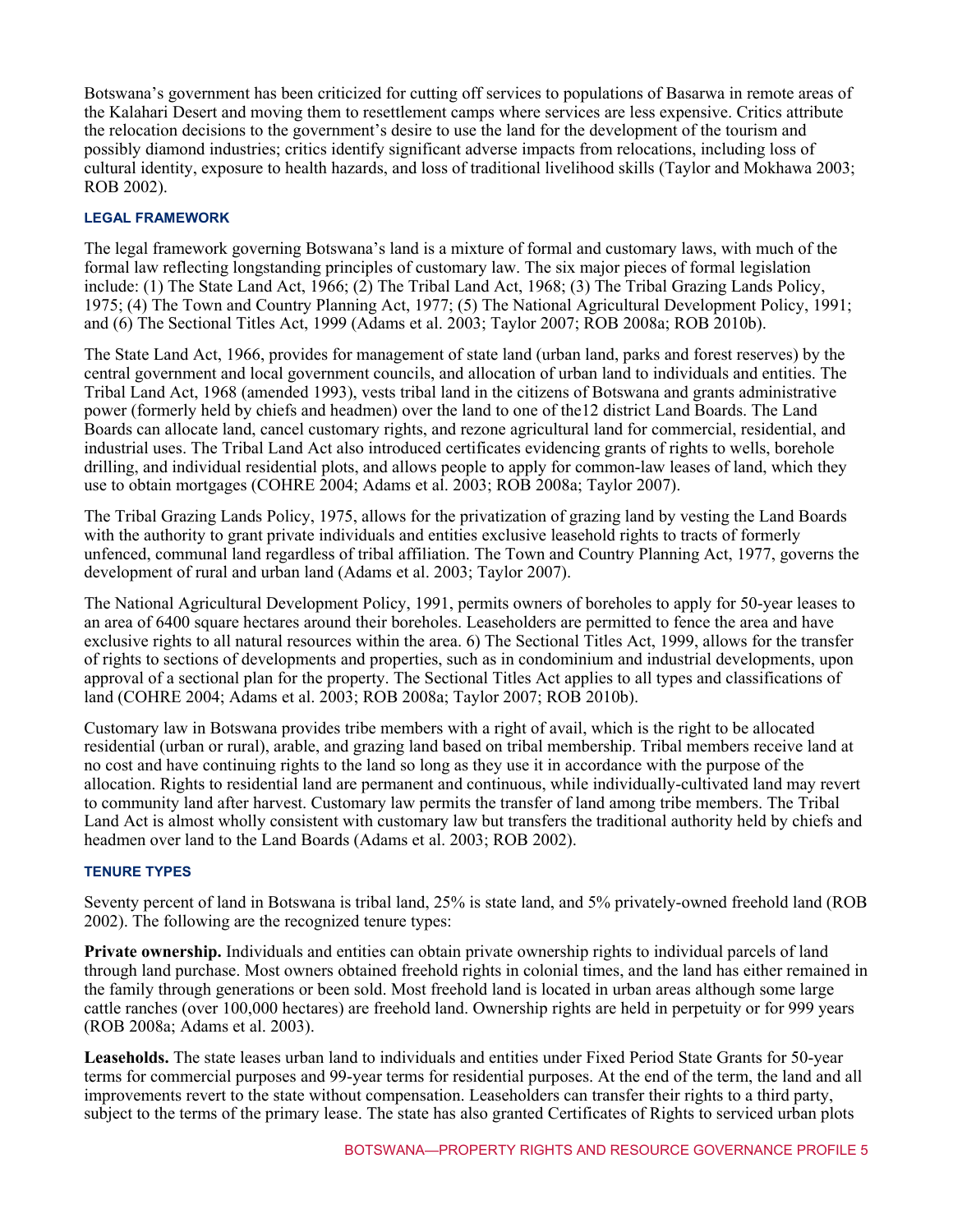for the purpose of erecting owner-occupied houses. The owners receive unregistered perpetual occupancy rights. This category of land right is currently suspended (ROB 2008a; Adams et al. 2003).

**Customary rights to tribal land.** Most land in Botswana is rural tribal land, to which eligible citizens can obtain rights through the Land Board. Citizens can obtain either land grants or leases that allow them to occupy and use allocated parcels of land. The land is heritable but not saleable (Burgess 2002; Adams et al. 2003).

#### **SECURING PROPERTY RIGHTS**

All citizens of Botswana are entitled to receive an allocation of tribal land from the district Land Boards. The 1993 amendment to the Tribal Land Act permits any citizen, regardless of tribal affiliation, to apply for any land, and extends the right to women. Despite the amendment, the Land Boards often continue to assume that women obtain access to land through their husbands and may discriminate against applications for land from women (ROB 2002).

In addition to the tribal land allocations, all citizens are also eligible for two serviced plots in urban areas of the country, whether for residential, commercial, or industrial use. The citizen must develop the first plot before being eligible for the second plot. Citizens must pay for the plots at a price determined by the category of land use, although the state Self-Help Housing Agency (SHHA) assists low-income residents. The SHHA does not, however, extend to the lowest income and no-income groups, and demand for housing assistance far outpaces the funds allocated to the program. Only citizens of Botswana are entitled to land grants under the Tribal Land Act and the State Land Allocation Policy, and the allocated land rights pass through inheritance within families (Adams et al. 2003; ROB 2002; COHRE 2004).

Traditionally there was no squatting on tribal land because tribal land was available to all tribal members at no cost. With migration to urban centers and saturation of available land, the growing population has spilled into surrounding lands and villages. The Land Boards have been unable to meet the demand for plots in peri-urban areas and surrounding communities, and people have erected houses on tribal rangeland. Holders of tribal lands have begun selling plots, contrary to the directives of Land Boards (ROB 2008a).

Citizens and non-citizens can also apply to Land Boards for common-law leases of tribal land, and to lease grazing lands. Under the Tribal Grazing Lands Policy, ranches are standardized at 6400 hectares (8 square kilometers). Foreign individuals and entities can purchase land rights in Botswana, although under Land Control Act, 1975, they must obtain permission from the Ministry of Agriculture to purchase rights to agricultural land (Adams et al. 2003; ROB 2002; Burgess 2002).

Tenure security in all classifications of land is generally high among Tswana landholders and other tribes with large populations and political power. Freehold land rights are registered with the Registry Office under the Deeds Registry (Amendment) Act, 1996. Assuming continued use of the land, tribal land allocations are perpetual, and lease terms for tribal and state land are standardized. In contrast, the rights of the urban poor, smallholders, and others who are unable to compete with large livestock-owners for grazing land leases are far less secure. Poor migrants to urban areas are increasingly developing informal settlements on the outskirts of cities, and the government has initiated a practice of destroying unauthorized settlements (ROB 2008a; Adams et al. 2003; Taylor 2007; ROB 2002).

In rural areas, smallholders and nomadic tribes have lost access to roughly 8% of communal grazing land. Critics have accused the Land Boards of evicting isolated groups such as the Basarwa from the Central Kalahari Games Reserve and allocating rangeland used by poor stockholders to elite ranchers and foreign interests (Taylor 2007; Ng'Nyati-Ramahobo 2007).

Botswana has a deeds registration system, and pursuant to the provisions of the Deeds Registry Act, 1996, (as amended) deeds evidencing all transactions in private and state land must be recorded at the Registry Office, which is housed within the Attorney General's Chambers. The Registry's files generally provide reliable information about property, rights holders, and encumbrances. Compliance with the deeds registration system is high; the only transfers outside the system are customary grants of tribal land and allocations of state land for residential purposes, and in townships and municipalities to poor households under the Self-Help Housing Agency. Registration of land transactions with the Registry Office requires four procedures, takes an average of 11 days, and costs 4.99% of the property value (Ng'ong'ola 1998; World Bank 2008).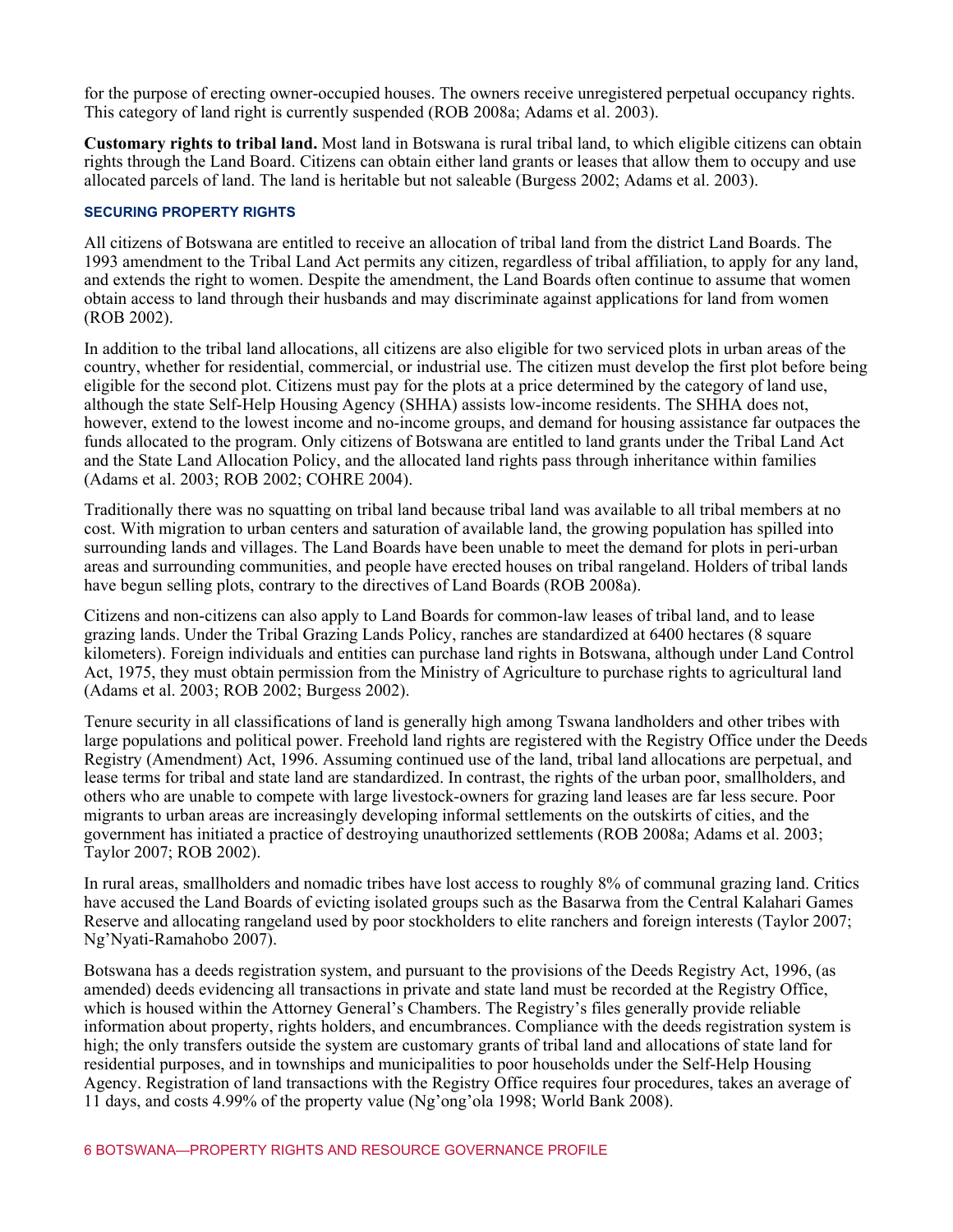The formal law permits women to own land individually and to transfer their land rights without spousal consent. In practice, however, the Registry Office often insists on including the husband's name on a married woman's property-registration, and evidence of his consent for transfer (COHRE 2004).

#### **INTRA-HOUSEHOLD RIGHTS TO LAND AND GENDER DIFFERENCES**

Botswana's Constitution provides that every citizen is entitled to fundamental rights and freedoms without regard to gender. The formal law further provides women and men with options to hold land as individuals or, if they are married, either individually or jointly. The Married Persons Property Act, 1971, allows married couples to choose to marry "in community of property" or



"out of community of property." In the former case, a joint estate is created that contains the couple's pooled property, and the couple shares profits and losses. Upon divorce, the couple splits their estate. If the couple elects "out of community of property" status, they retain their individual rights to their property acquired before marriage and must enter into an agreement regarding the rights to and management of property gained during marriage. In practice, women may not have any greater rights to control property gained during marriage under the "in community of property" system because in practice the property is almost always registered only under the husband's name (ROB 1966; COHRE 2004).

Prior to its 1996 amendment, the Deeds Registry Act gave husbands power over any marital property to manage as they saw fit, including transferring the property without wives' consent. The 1996 amendment to the Deeds Registry Act reined in husbands' control by providing that both spouses must either be present for any actions affecting the rights to immovable property (e.g., sale, transfer), or provide written consent to the action. The amendment's impact has been limited because it does not reach moveable property, and the requirement of consent is challenged as easily circumvented (COHRE 2004).

Under the Administration of Estates Act, 1979, if a married couple adopts a "community of property" regime to govern its property, a spouse has the authority to pass half of the marital property at death as he or she wishes, and the surviving spouse retains his or her half. If the couple adopts an "out of community property" regime, property gained during marriage is subject to the agreement of the spouses. In many cases, the property ends up registered in the name of the husband and under his total control, with the wife's rights unrecognized. The rights of women in unregistered relationships are similarly unprotected. In both cases, the decedents of the male partner often end up with the property (COHRE 2004).

Despite some protective provisions for women in the formal laws, in practice the implementation of the formal laws reflect principles entrenched in Botswana's customary law. Under customary law, rights to arable land are granted to the head of household, who is usually the household's eldest male member. Married women are legal minors under customary law and must have their husbands' consent to buy or sell property, enter into contracts, or apply for credit. The eldest son inherits the family property, with an obligation to care for his mother and unmarried sisters until their marriage. Daughters are only able to inherit property owned individually by their mothers (Adams et al. 2003; COHRE 2004).

Some inroads for equality of women's rights have been made. In a 2003 High Court case entitled *Unity Dow v. Attorney General of Botswana*, parties seeking equal treatment of women used Botswana's ratification of the Convention on the Elimination of All Forms of Discrimination against Women (CEDAW) in 1995 and the Constitution to support their position that the Citizenship Act unlawfully discriminated against women on the basis of gender. The High Court found the discriminatory provision of the Citizenship Act unconstitutional. In the wake of the court decision, women's advocates have pressed the government to review and nullify all legislation and government practices contrary to the commitments in CEDAW. The government's representatives have responded that there is no plan for a systematic gender review of all legislation and government practices, but women can use the Constitution to challenge any discriminatory practice in court, and the government plans other steps to support women's rights such as campaigns to educate chiefs (CEDAW 2010; COHRE 2004).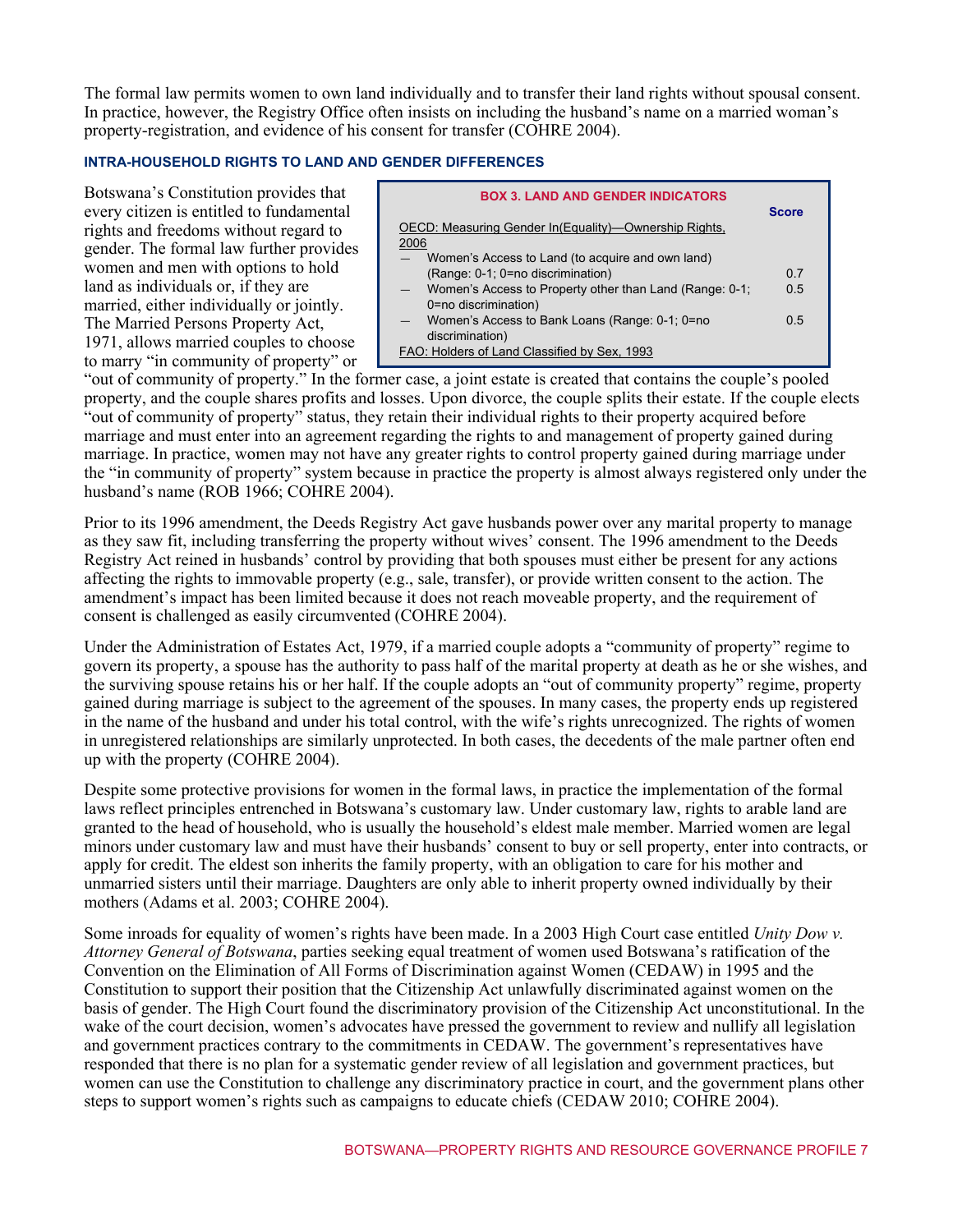#### **LAND ADMINISTRATION AND INSTITUTIONS**

The Ministry of Lands and Housing is responsible for the management of land and the delivery of housing throughout the country. The Department of Lands administers state land, regulates freehold land through the Land Control Act, 1975, and provides technical advice on tribal land matters. The Department includes four divisions: Administration; Estates and Land Valuation; Land Inventory and Management; and Land Use and Development. Additional departments within the Ministry of Lands and Housing are the Department of Town and Regional Planning, established to manage urbanization and provide for the efficient utilization of public and private land, and the Settlement Planning Division, which prepares and implements development plans for urban areas and villages (ROB 2008a; Anderson 2005; Adams et al. 2003).

The Land Board derives its authority over tribal land from the Tribal Land Act of 1968. Land Boards grant rights to use tribal land, authorize and transfer tribal land rights, and manage any repossession of tribal land. The Land Boards are required to maintain registries of land grants. The Ministry of Lands oversees the rule-based allocation of both State and Tribal land and is responsible for appointing members of the Land Boards, with input from Land Board staff. Some critics have noted that the relationship between the Land Board members and staff creates potential for lack of adequate supervision of staff, a lack of accountability for staff actions, and the potential for corruption. From time to time, commissions of inquiry, the courts, and the Land Tribunal examine allegations of corruption within the Land Boards. Claimants have alleged that Land Boards have allocated land without following the required procedures for consulting the District Council and neighboring communities, and without advertising the land to give citizens a chance to apply or object (Adams and Palmer 2007; ROB 2008a).

In addition to these formal institutions, and despite the creation of Land Boards, some of Botswana's chiefs and headmen continue to wield some authority over land matters. In many areas, the Land Boards have not taken up the responsibility (previously held by traditional leaders) for consulting with communities and engaging in the overall planning of land-use and management of natural resources. In some areas, traditional leaders continue to play a role. The nature and scope of the authority varies by region and individual (Adams et al. 2003).

#### **LAND MARKETS AND INVESTMENTS**

The land market in Botswana is dominated by land transactions relating to private and state land (as opposed to tribal land). Botswana has an active formal market in private freehold land rights, including sales, leases, assignments, and mortgages. Deeds evidencing all transactions of private and state land must be recorded at the Registry Office pursuant to the provisions of the Deeds Registry Act, 1996 (as amended) (Ng'ong'ola 1998).

Tribal land is generally available for allocation by Land Boards, but good-quality land is scarce and efforts to systematically record land information have been slow. Accordingly, records of landholdings are limited. A lease market for allocated tribal land is developing. Land plots in urban centers (both private and state land) are recorded in the State Land Integrated Management System. The plots are increasingly expensive, and state land allocations include requirements for development. If residents are unable to develop allocated plots, the state repossesses them. In 2001, the state had repossessed roughly 13% of the middle- and upper-income area plots allocated, and 55% of plots allocated to low-income residents (Adams et al. 2003; ROB 2002).

Botswana's relatively nascent land market operations could be assisted by: (1) reducing transaction costs by simplifying procedures and improving the efficiency of Land Boards and the Registry Office; (2) making the records held by the Registry Office a matter of public record and providing transacting parties with more accurate information about land; (3) providing for efficient, low-cost surveying; and (4) reducing risks and uncertainties by clarifying the requirements for legal and enforceable transactions (Adams et al. 2003; ROB 2002).

#### **COMPULSORY ACQUISITION OF PRIVATE PROPERTY RIGHTS BY GOVERNMENT**

Article 8 of Botswana's Constitution provides that the government can acquire property under the following circumstances: (1) in the interests of defense, public safety, public order, public morality, public health, town and country planning or land settlement; (2) in order to secure the development or utilization of property for a beneficial community purpose; and (3) in order to develop or utilize mineral resources. Landholders are entitled to prompt payment of adequate compensation for the land rights acquired, and have a right to seek the judgment of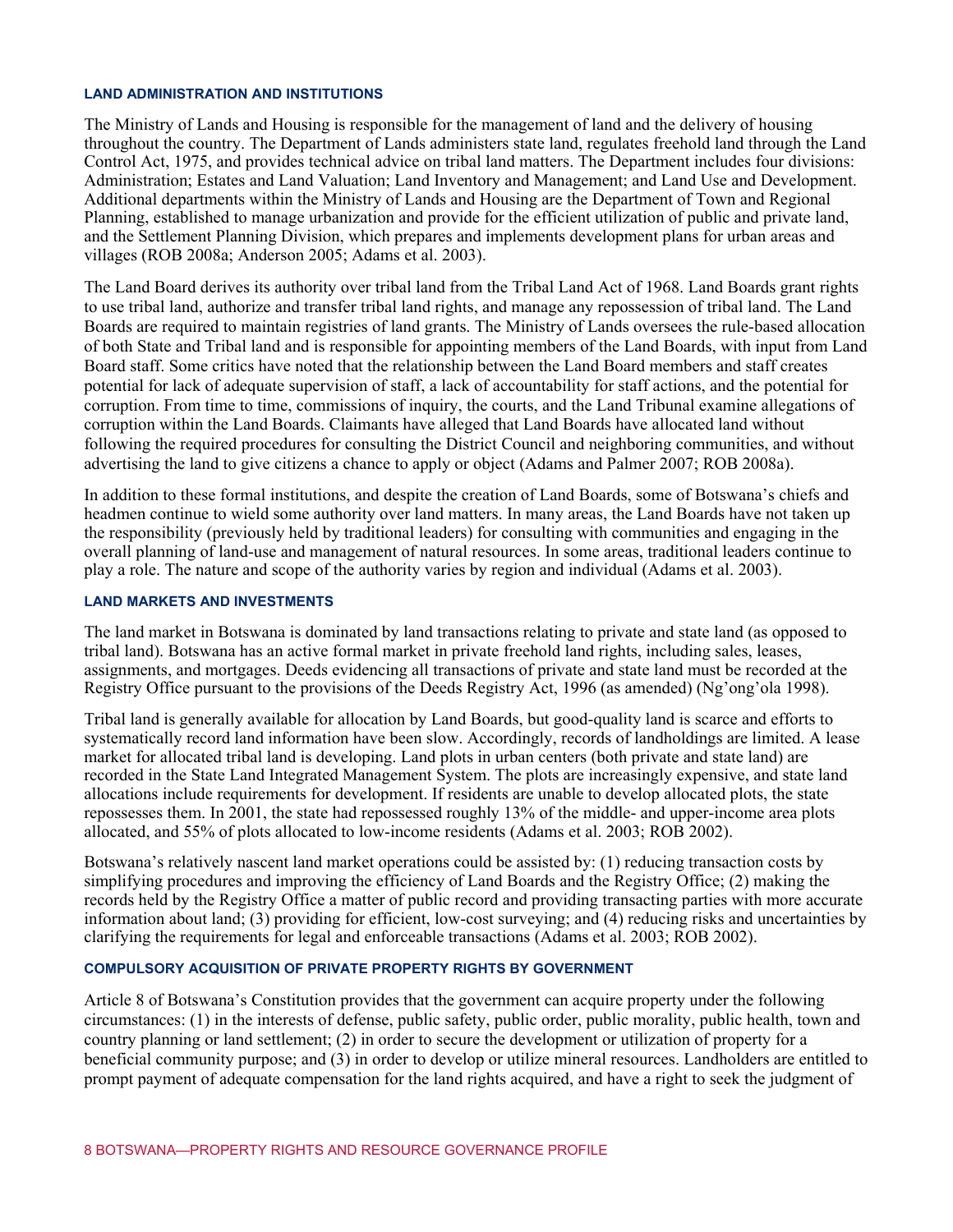the High Court on the rights held, the legality of the acquisition, the amount of compensation, and payment of compensation (ROB 1966).

The Tribal Lands Act authorizes the Land Boards to acquire, repossess, and rezone tribal land necessary for development. If the state requires tribal land for public purposes, it makes application to the Land Board for reclassification of the land as state land, and a committee of the Land Board determines a rate to compensate the landholder for any improvements made to the land and standing crops. The Acquisition of Property Act authorizes the state to acquire private land for public purposes upon payment of fair compensation. Compensation should account for the value of the land and any improvements, the value of standing crops, the loss of use rights, and costs of resettlement, if necessary (ROB 2008a).

#### **LAND DISPUTES AND CONFLICTS**

Land disputes over access to urban and peri-urban land, grazing land, and forests are increasing in frequency. For tribal land, Land Boards serve as an initial forum to hear disputes and complaints. The Tribal Land (Establishment of Land Tribunals) Order of 1995 provides for the establishment of tribunals to hear appeals of decisions made by the Land Board. The tribunal is a three-member team chaired by a president who is also a lawyer. The tribunal proceedings are open to the public, and parties may appear with or without separate representation. Parties can appeal the decision of the Land Tribunal to the High Court. The Land Tribunals appear to operate as an effective check on the Land Boards in at least some instances. In well-publicized cases, two Kgalagadi community trusts have successfully used the Land Tribunals to challenge the decisions of Land Boards to lease communal grazing land to foreign-owned companies without consulting with the District Council or advertising the land leases (Adams and Palmer 2007).

There is no separate tribunal dedicated to cases involving private or state urban land, and disputes over the land are increasing. The state is unable to keep up with demand for urban housing, and informal settlements that lack planning, infrastructure, or services are increasing. Parties with disputes must use the formal court system, which has been criticized as often costly, inefficient, and inaccessible to poor litigants (ROB 2002).

#### **KEY LAND ISSUES AND GOVERNMENT INTERVENTIONS**

The government manages the country with the aid of six-year plans known as National Development Plans (NDPs). In preparing the NDP 10 (2010–2016) land sector strategy, the government identified as its primary concern in the land sector the limited availability of land for development. Barriers to making land available for development include limited private-sector involvement due to lack of basic infrastructure, a shortage of funds for the provision of services to available land, an increase in development costs, encroachment of agricultural land, lengthy land-acquisition processes for freehold land, and land speculation.

The NPD 10 outlines four programs to make land available for development. The first is a land acquisition and allocation program under which the government will purchase freehold land for village expansion and other residential, commercial, and industrial purposes. The government will purchase land on a "willing seller-willing buyer" basis as it becomes available and will not purchase land suitable for agriculture for this program. The government will supply basic services to attract investors and has committed to providing 70,000 new plots with services by 2016. The second program, aimed at land information management, will create a comprehensive land resource database through the computerization of all land records, including those filed with the Land Boards and the Department of Lands Deeds Registry, and the creation of a Physical Planning Portal. The third initiative is a spatial information management program that will produce maps of the entire country and facilitate the surveying of plots. The fourth is a land management program that facilitates the preparation of settlement development plans by local authorities, including demarcation of boundaries between state and customary land and delineation of districts. The program will also generate studies to determine economic rentals for tourism areas, improvement of capacity-building systems, and an integration of land administration procedures and processes (ROB 2010a).

In the agriculture sector, NDP 10 recognizes that the sector is primarily based on traditional communal and subsistence rainfed farming systems with low input. Commercial farming is limited and productivity is low. Barriers to increased productivity include farm fragmentation, inadequate resources, recurring drought, pests and diseases, non-affordability of critical inputs, and low adoption of improved technologies. The country's objectives in the 2010–2016 period are: to facilitate the growth and competitiveness of the agricultural sector in the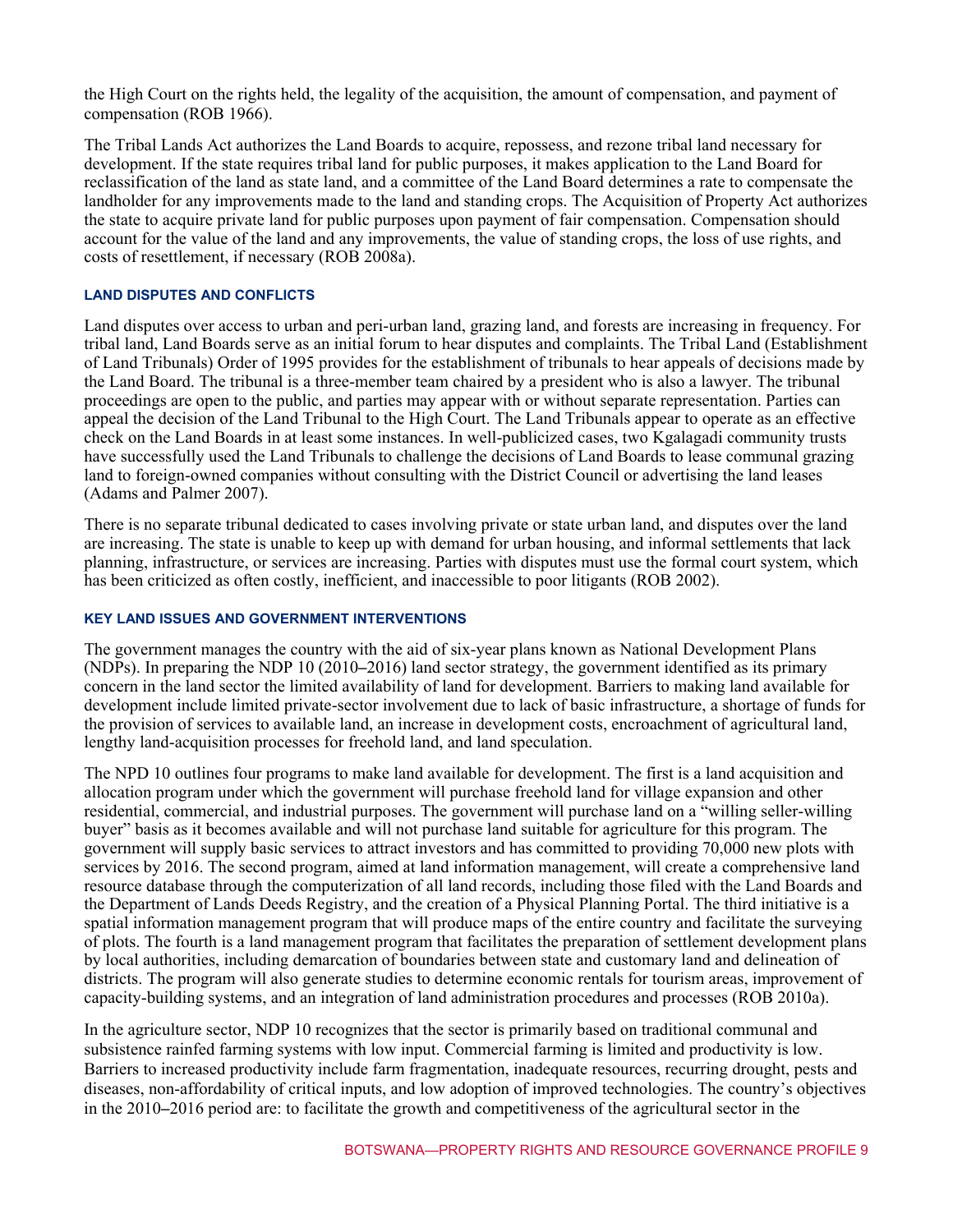economy; enhance farmers' capability and willingness to use resources in a sustainable manner and ensure prudent use and management of rangeland resources; and provide for human resource needs in agricultural and related sectors. The government plans to develop programs for arable agricultural development to improve small farmers' production through increased access to technology-transfer and treated wastewater for irrigation and application, livestock development through improved infrastructure and supply of inputs, and agricultural business development, which will focus on supply chains and production standards (USAID/SA 2010).

NDP 10's Support to Household Food Security and Small, Micro and Medium Size Enterprises Program is aimed at enhancing production levels and sustaining livelihoods for small-scale farmers in rural areas. This program will target women and marginalized groups who engage in small-scale agriculture. The strategy focuses on the provision of subsidized services, inputs, skills and the promotion of clustering through service centers to be distributed strategically across the country (ROB 2010a).

### **DONOR INTERVENTIONS**

Botswana's limited overseas development assistance amounts to 0.8% of the country's gross national income. The United States is the highest contributor, followed by Germany and the European Union. Most partners, notably the Gates Foundation, are focused on the AIDS pandemic. Multilateral development banks own the bulk of the external debt, most of which has targeted infrastructure projects (World Bank 2003).

While USAID closed its Mission in Botswana because the country graduated from U.S. bilateral assistance, USAID continues to provide assistance through its Regional Center for Southern Africa, which is based in Gaborone. USAID has had a significant presence in Botswana, concentrating on assisting the government with issues related to health and human welfare (especially HIV/AIDS) and natural resource management and conservation. USAID provided technical training and assistance in Botswana's establishment of the Trans-Kalahari Corridor Management Committee, resulting in the execution of an agreement with Namibia and South Africa to enable increased trade in the area (USAID/SA 2010).

The NGO movement is relatively new in Botswana, with most NGOs working in the area of social development and health care. Historically, few NGOs have successfully partnered with local authorities (World Bank 2003).

# **2. FRESHWATER (LAKES, RIVERS, GROUNDWATER)**

# **RESOURCE QUANTITY, QUALITY, USE AND DISTRIBUTION**

Botswana has low rainfall, high evaporation rates, and is prone to drought, making it one of the most water-scarce countries in southern Africa. The country has five major drainage basins and the Okavango Delta, which has about 6000 square kilometers of permanent swamp and between 7000 and 12,000 square kilometers of seasonal swampland in northwestern part of the country. The Okavango Delta and the Chobe and Linyati rivers, which form the northern border with Namibia, account for 95% of the country's surface water (ROB 2008a; FAO 2005).

Internal renewable surface water resources are estimated at 0.8 cubic kilometers annually. Groundwater resources, which supply two-thirds of water consumed, are used for domestic watering, livestock, and small areas of irrigation. Dams provide urban water supplies. Human settlements are consuming an increasing percentage of water (41% in 2000), equaling the percentage used for irrigation and livestock. Mining and industrial needs consume the balance. Ninety-seven percent of the population has access to clean drinking water (FAO 2005; UNDP n.d.).

Botswana's susceptibility to drought threatens groundwater levels and river basins and limits the availability of water for human and livestock consumption, agriculture, and industry. Water pollution is an increasing problem: pit latrines and livestock excrement pollute groundwater, and industrial runoff and human settlements pollute surface water (FAO 2005; USAID/SA 2010).

#### **LEGAL FRAMEWORK**

The Water Act, 1968, defines water use rights and pollution controls and penalties. The Borehole Act, 1956, governs borehole creation and operations. The Waterworks Act, 1962, governs the establishment of water authorities in townships and their responsibility for supplying water and waterworks (e.g., reservoirs, dams, tanks, pipes, etc.). The National Water Supply and Sanitation Plan, 1999, was created to estimate water demand and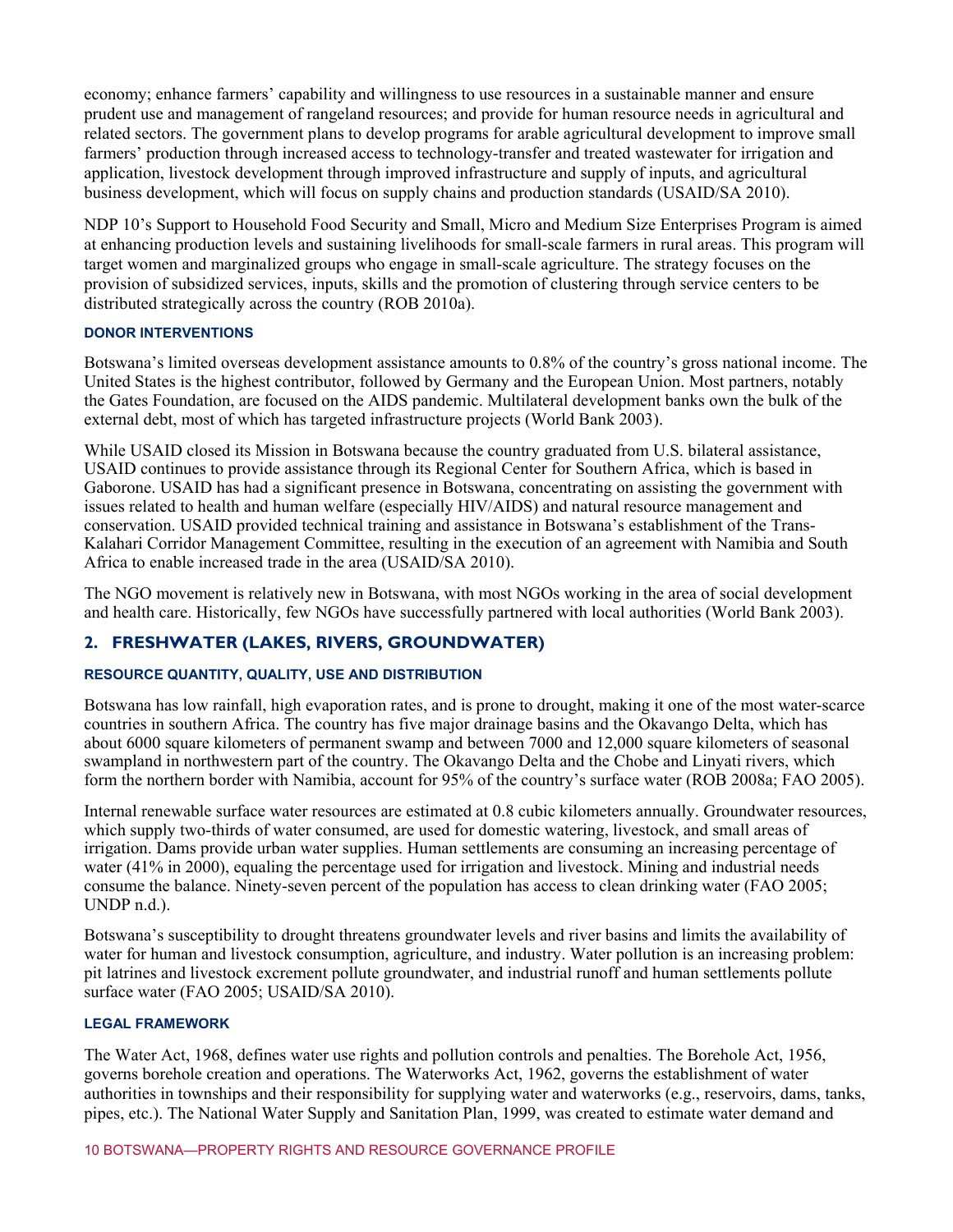availability and the potential for the development of water resources. The Tribal Land Act, 1968, established the authority of Land Boards over water-access on tribal lands (Adams et al. 2003; ROB 2010a).

Under customary law, open water sources are generally available for domestic use by individuals and groups, and water sources are associated with social units, such as families and wards. All tribal members have the right to a site for the purpose of drawing water for consumption by livestock. Once a member has invested labor and money in a borewell, he or she has exclusive rights to it. Customary principles provide that if someone has dire need of water, even those with private use rights must allow access (Adams et al. 2003; Hitchcock 2002).

#### **TENURE ISSUES**

The Water Act provides that the state owns all public water (i.e., rivers, lakes, and underground water not used solely for mining or that has been lawfully appropriated for use), which it manages on behalf of the people. The owner or occupier of land may perform the following actions without obtaining specific authorization: (1) sink or deepen a well or borehole and abstract and use water therefrom for domestic purposes, not exceeding any amount prescribed by the Minister in relation to the area in which the well or borehole is located, provided that no borehole can be sunk within 236 meters of another borehole (unless it is dry); and (2) construct any works on the land for the conservation of public water and abstract and use the water conserved for domestic purposes. The construction of any works in a public stream is generally not authorized (ROB 1968).

The holder of a mining right may, with reference to the land held under the license or permit and in addition to rights available to others, use any underground water and construct any works required for or in connection with the use of such water (ROB 1968).

Rights of access to land generally include access to surface water resources, subject to existing rights, including rights of other countries to shared resources. Ownership of a borehole on customary land gives the owner de jure rights to the groundwater and de facto rights to the surrounding grazing land as well as woodland and grassland products. Individuals and syndicates requesting a borehole generally contribute to the cost of sinking the borehole and operate and maintain the borehole in exchange for free use of the water. Farmers are responsible for paying 15% of the cost of constructing dams, and have responsibility for maintaining the dams in exchange for use of the water (FAO 2005; Hitchcock 2002).

Individuals and entities wishing to establish new borewells must obtain permission from the Land Board. In general, borewells must be at least 8 square kilometers apart. Ad hoc drilling of borewells for livestock has defeated efforts to manage rangeland sustainably and created the need for coordination among various agencies responsible for the country's water, including the Department of Water Affairs, the Department of Geological Survey, the Water Utilities Corporation, and the Ministry of Local Government, Lands, and Housing (Hitchcock 2002; FAO 2005).

The privatization of rangeland, which includes the right to fence land parcels and deny access to the land and resources, including water, has limited access to water for small livestock-holders and nomadic and semi-nomadic groups. Borewell drilling has allowed increases in livestock numbers and a reduction in the movement of livestock in search of water. The increase in relatively sedentary herds has contributed to overgrazing and land degradation (Hitchcock 2002; Taylor 2007).

#### **GOVERNMENT ADMINISTRATION AND INSTITUTIONS**

The Ministry of Minerals, Energy and Water Affairs is responsible for national water policy. Within the Ministry, the Department of Water Affairs and the Water Utilities Corporation are responsible for managing Botswana's water supply systems. The Ministry of Agriculture and its Irrigation Section holds responsibility for water in the agricultural and livestock sector, and the Ministry of Local Government, Lands and Housing (through District Councils) oversees the water supply to rural villages. Land Boards have authority over water access on tribal lands. The National Conservation Strategy Agency is implementing the country's national water conservation strategy (FAO 2005).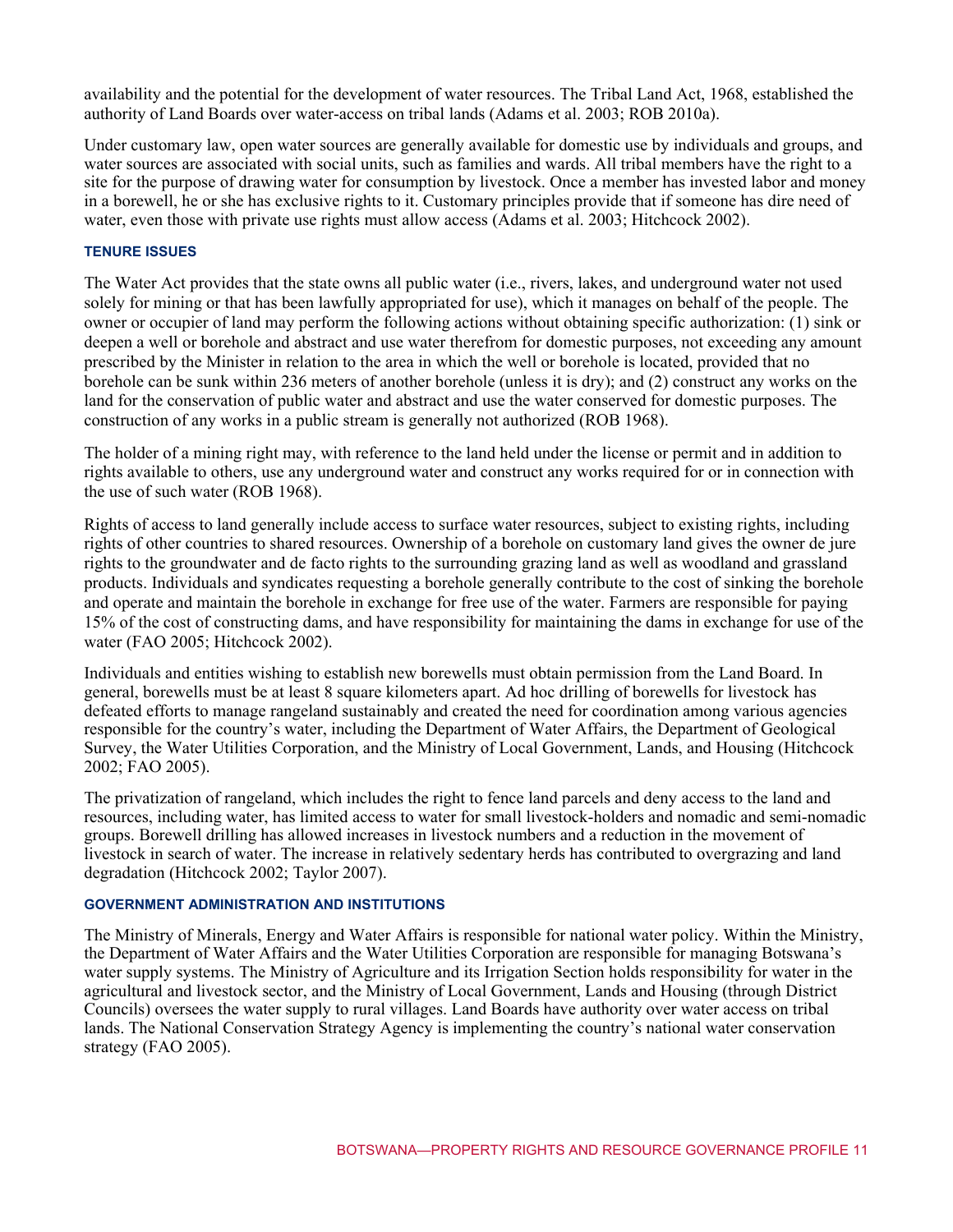#### **GOVERNMENT REFORMS, INTERVENTIONS AND INVESTMENTS**

Botswana's NDP 10 includes the following strategies to efficiently supply adequate water for domestic, agricultural, and industry purposes: (1) institutional restructuring and policy development to support a plan for Integrated Water Resources Management, eliminate gaps and duplication of effort in the institutional structure, separate policy-making functions for service-delivery activities, strengthen the regulatory regime, and set minimum service standards for consumer protection; (2) development of additional infrastructure projects, including wells and pipelines; (3) development of initiatives designed to conserve water, including upgrading infrastructure to reduce water loss (ROB 2010a).

The government's Arable Agriculture Development Programme will use treated wastewater from major cities and villages for irrigation as a long-term drought-mitigation strategy and to support development of horticultural production and improve productivity. Over the 2009–2011 period, the government is funding a US \$5 million expansion of the pilot Glen Valley Wastewater Project, which provided treated wastewater irrigation to an initial 263 hectares. The follow-on program has the goal of expanding irrigation coverage to an additional 1000 hectares (ROB 2010a; SWE 2008).

Botswana joined Angola and Namibia to form the Okavango River Basin Water Commission to manage the river basin and water resources. The commission launched a water-sharing initiative in 2003 to promote joint factfinding and a model of shared decision-making relating to the management of the shared resource. Botswana is undertaking the Mid-Zambezi Project (with Zambia and Zimbabwe) in the 2009–2015 period. The US \$37.5 million project will address drainage problems arising from the river and provide some irrigation (1000 hectares) (SWE 2008; USAID 2008).

#### **DONOR INTERVENTIONS AND INVESTMENTS**

USAID has helped fund Botswana's Sharing Water Initiative (through 2008) and assisted in building capacity and broadening stakeholder participation in the management of water resources. USAID has supported the Southern African Development Community (SADC) and multinational river basin organization to help promote sustainable management of the Okavango/Kubango River Basin (USAID 2008; USAID/SA 2010).

The Food and Agriculture Organization (FAO) is assisting the country in the formulation of an Irrigation Policy and Strategy with the active participation of stakeholders (FAO 2005).

# **3. TREES AND FORESTS**

#### **RESOURCE QUANTITY, QUALITY, USE AND DISTRIBUTION**

Sixty percent of Botswana's land is scrub savanna, open woodlands, and dry deciduous forests. The mophane tree dominates the northeastern part of the country and the hinterland of the Okavango Delta. The northern Chobe District has comparatively high rainfall and sustains belts of indigenous forest and dense bush. The area has some exploitable hardwood resources. Further south, the Makgadikgadi pans are surrounded by treeless grass savannah. The southern and western areas of the country support scrub savannah (ROB 2010a; World Bank 2009; FAO 2005).

Botswana's forests and woodlands provide wood for fuel and construction, areas for grazing livestock, and sources of food. As populations have grown and become more sedentary, forest and woodland resources have become depleted, resulting in the conversion of woodlands into less productive savanna and grasslands. Increasing desertification and habitat loss have led to increased conflicts between people and wildlife and declines in the populations of some wild species. Deforestation is occurring at an annual rate of 1%. The loss of forest land has contributed to soil erosion and fuelwood shortages (USAID 2008).

Botswana does not have sufficient forest resources to meet its timber needs; the country imports almost all sawn wood and paper products. The country has milling facilities and imports most raw materials, exporting secondary processed products (FAO 2003).

Thirty-one percent of the country's total land area is designated as nationally-protected areas. During the 2002– 2009 period, Botswana's tourism sector identified 18 new sites for tourist lodges at various locations within the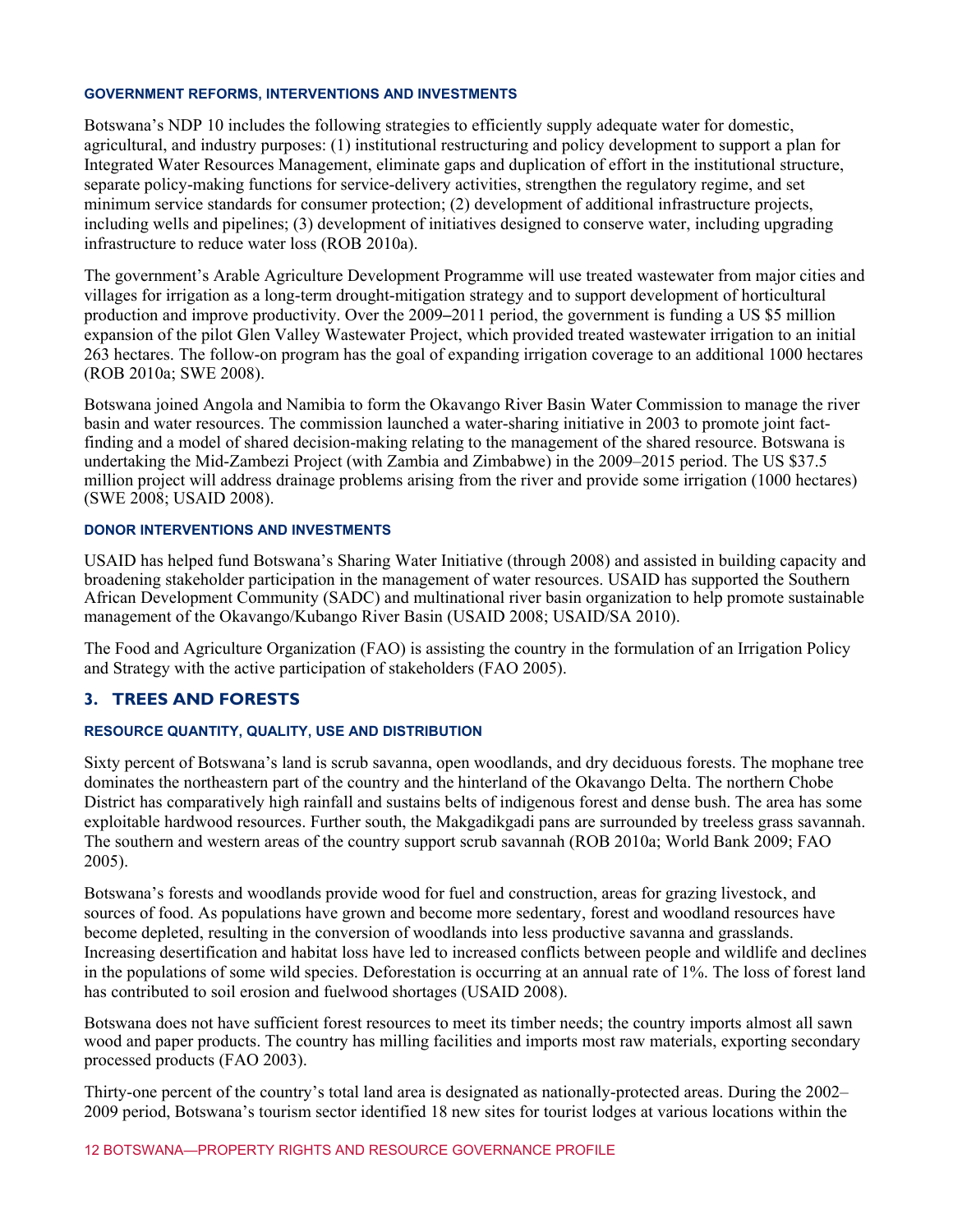national parks and forestry reserves, including the Chobe Forest Reserve, Makgadikgadi and Nxai Pans Park, Central Kalahari Game Reserve and the Kgalagadi Transfrontier Park. An additional 39 existing campsites in national parks and game reserves have been identified for privatization in the 2010–2016 period (World Bank 2009; ROB 2010a).

#### **LEGAL FRAMEWORK**

The National Forest Act, 1968, provides for the protection, management, conservation, and development of the country's forest reserves. The scope of the legislation is limited to the nation's reserves and does not extend to other forest land.

Botswana's forest legislation has been under review since the 1990s, with the objective of extending its scope beyond the six designated forest reserves to include tribal forests and woodlands. A draft Forest Policy was prepared, which articulated the following goals: (1) to reinforce the role of forestry in poverty reduction; (2) to increase the contribution of forests to the regional and national economy; (3) to promote awareness of the role of forests in enhancing environmental sustainability; (4) to promote a participatory approach to conservation and sustainable use of forest resources; and (5) to create a legal framework and institutional environment to support the policy implementation. The draft Forest Policy has not been adopted, and its status is unknown. The NDP 10 does not include reference to any further plan for continued legislative review or revision (FAO 2008a; FAO 2008b; FAO 2008c; ROB 2010a).

#### **TENURE ISSUES**

No separate legal framework governs forest land that is not within Botswana's forest reserves. The vast majority of Botswana's woodlands and forests are on tribal land and are considered open-access resources. Access to and use of forest resources is subject to the Tribal Land Act, which is consistent with customary law (Adams et al. 2003; ROB 2002).

Botswana's Forest Act authorizes the government to grant concessions for timber harvesting in forest reserves. However, the government has periodically closed the reserves to harvesting in an effort to prevent unsustainable use of forest resources (FAO 2003; USAID 2008; FAO 2008c).

#### **GOVERNMENT ADMINISTRATION AND INSTITUTIONS**

The Department of Forestry and Range Resources is one of the seven different operational departments within the Ministry of Environment, Wildlife and Tourism. The Department is responsible for development and implementation of forest policy, including implementation of community-based forest and rangeland management plans. The Department has offices in each of the administrative districts. Responsibility for forests was previously housed in the Ministry of Agriculture, within the Department of Crop Production and Forestry (ROB 2010c).

Access to forests and use of forest resources on tribal land is governed by the Land Boards, and in some areas, by traditional authorities such as chiefs and headmen (Adams et al. 2003; ROB 2002).

# **GOVERNMENT REFORMS, INTERVENTIONS AND INVESTMENTS**

Botswana's forest sector has been challenged by the lack of a legal framework devoted to the country's forests and forest resources, low investment in the sector, limited capacity, and lack of data. The government recognizes that the natural resource base has been declining due to inadequate coordination, enforcement, and management of natural resources. Responsibility for forests was transferred from the Ministry of Agriculture to the Ministry of Environment, Wildlife and Tourism in an effort to focus on conservation and the sustainable management forest resources. During NDP 10, the government plans to create and implement holistic programs that foster conservation, sustainable management, and utilization of forest resources to ensure a continuous flow of products and services from the forests without irreversibly damaging their capacity to recover. The subsector will conduct forest inventories, promote indigenous tree planting, and intensify education and community awareness about forest resources. The subsector will continue to support Community Based Natural Resource Management (CBNRM) programs as a rural development and conservation strategy and to promote the sustainability of resources. The subsector recognizes that program success may require more decentralized and participatory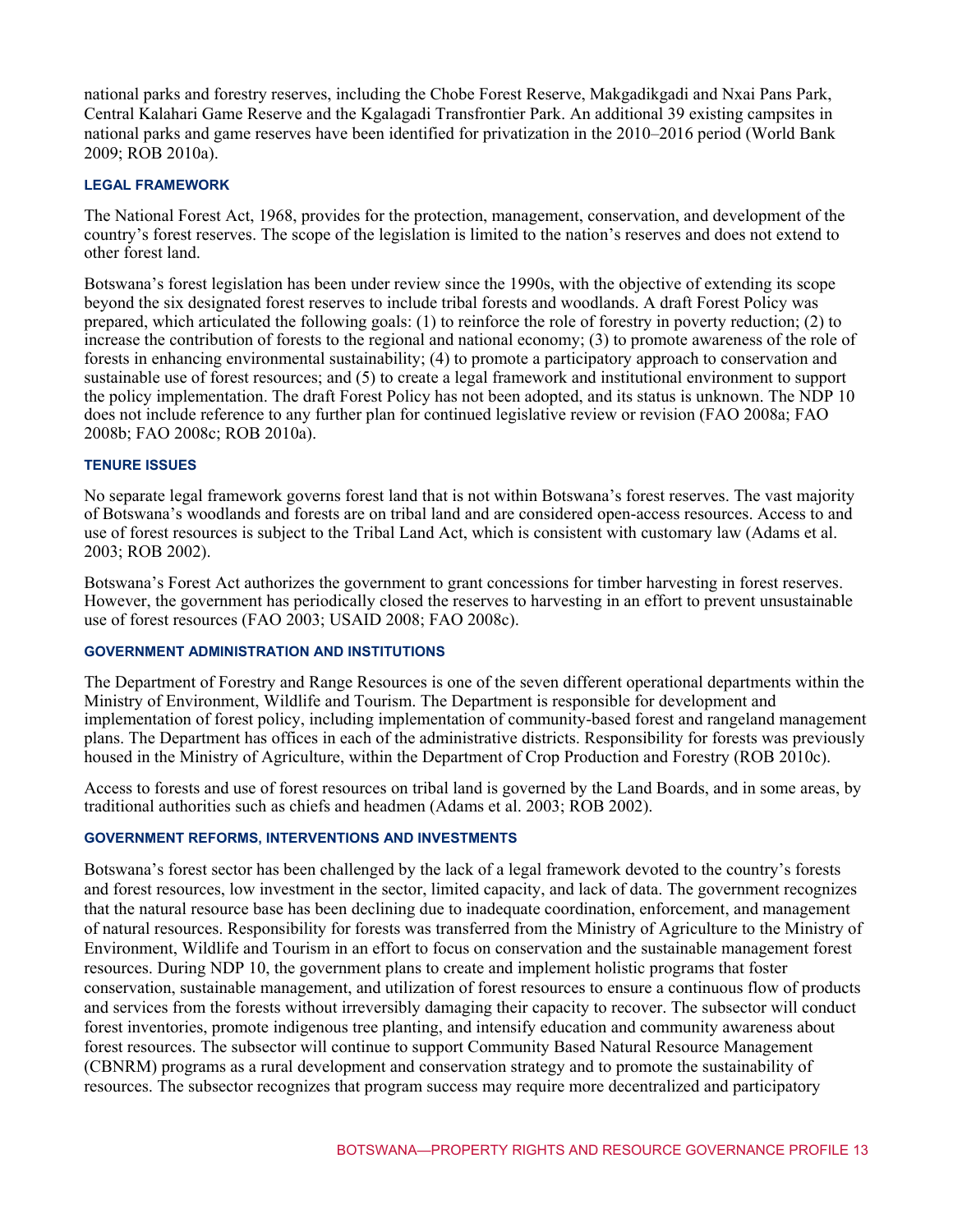management of designated protected areas, and expansion of initiatives for sustained land management. The government also plans to develop an Environmental Governance Program (ROB 2010a; ROB 2010c).

The government has a long-standing Nursery, Woodlot, and Afforestation Programme that includes creation of forestry nurseries, development of village woodlots to produce firewood, and the strengthening of forestry extension activities (ROB 2002; UN-DESA 2002).

#### **DONOR INTERVENTIONS AND INVESTMENTS**

Botswana launched its community-based natural resource management program in 1990, with assistance from USAID. The program has included rural development projects based on the use of wildlife resources, rangeland, and *veld* products. The program targeted community-based organizations as the main beneficiaries and covered nine districts and more than 120 villages. Projects include woodland management, land reclamation, and agroforestry. As a result of a USAID initiative, the United States and Botswana signed the first Tropical Forest Conservation Act Agreement in Africa. The agreement will reduce Botswana's debt payment to the US by US\$ 8 million, with the funds used to conserve and restore tropical forests including closed-canopy tree cover, riverine forests, and dry acacia forests (USAID 2008).

The Botswana Community Based Management of Indigenous Forests (CBMIF) project ran from 1996–2006 in the Kweneng West Sub-District in central Botswana. The project received initial funding from USAID, with continued funding provided by the Netherlands Development Agency (SNV) and the German Agency for Technical Cooperation (GTZ). The project was implemented by the Veld Products Research and Development organization, a national NGO specializing in research and development related to *veld* products (non-timber forest products). The project was managed through a Steering Committee under the auspices of its major national and international stakeholders: the SADC (Forestry Sector Technical Coordination Unit – FSTCU); the Government of Botswana Department of Agriculture; GTZ; SNV Netherlands; the Botswana National Conservation Strategy Agency (NCSA); and the relevant local government District Office. The project involved a variety of projects, including beekeeping, harvesting thatch and herbs, cultivation of fruit trees, and harvesting truffles. A 2008 evaluation found many project activities to have become sustainable, with new marketing chains developed, and the project was successful in including women and Basarwa people in the activities (Johnson 2008).

USAID completed an assessment to assist the government of Botswana to plan for biodiversity and forest conservation medium- to long-term concerns. The assessment includes: an overview of natural resource management in Botswana and the environmental factors that influence that management; a discussion of legislative and institutional structures in Botswana that affect biodiversity; a summary of the status of natural resource management in the country; an analysis of major threats to biodiversity conservation in Botswana; and proposed actions and recommendations for USAID planning, including how proposed activities in the operational plan for USAID assistance could contribute to conservation needs (USAID 2008).

# **4. MINERALS**

#### **RESOURCE QUANTITY, QUALITY, USE AND DISTRIBUTION**

In 2006, Botswana was the world's leading producer of diamonds by value and the world's second largest producer of diamonds by quantity. Botswana's diamonds are found in Jwaneng, Orapa, Letlhakane, and Damtshaa. Jwaneng, located in south central Botswana, is the world's richest diamond mine in terms of value of production. The Orapa, Letlhakane, and Damtshaa mines are located in the eastern central part of the country, near Francistown (Newman 2006; ROB 2010a; KHI 2007).

The diamond industry employed 16,000 nationals and about 800 foreigners in 2008, an increase in employment that reflects the effort to invest in processing activities in Botswana. The country's Ninth National Development Plan (NDP 9) included goals to promote value-added processing of the country's minerals and a commitment to expand downstream activities through processing a proportion of locally-mined rough diamonds by domestic gem-cutting and polishing companies. A portion of the De Beer Group's diamond operations relocated from London to Gaborone, increasing local employment (ROB 2010a; Newman 2006; World Bank 2003; Anderson 2005).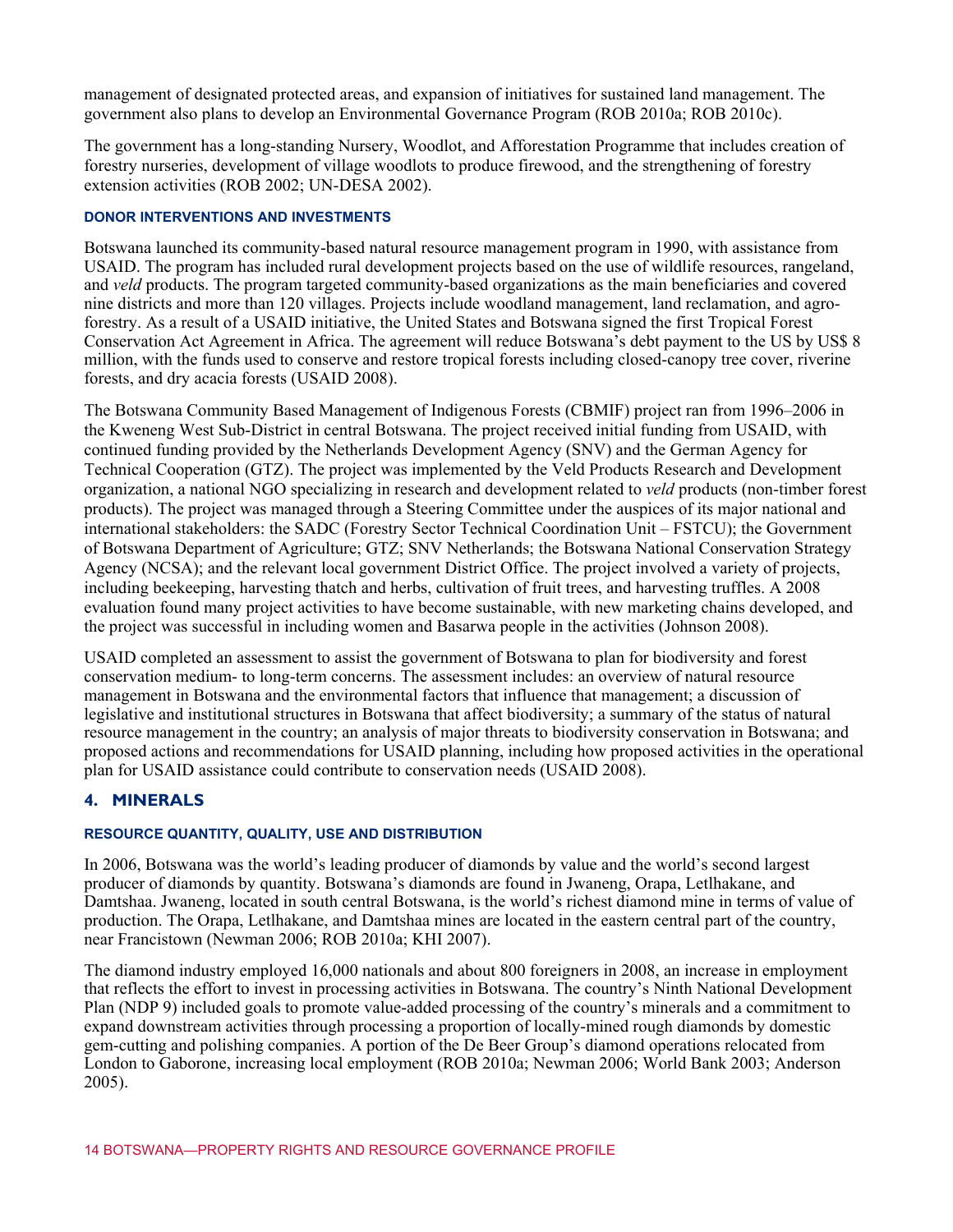Botswana's diamonds accounted for 38% of GDP and 43% of total government revenue in 2007/2008. Other mineral resources being mined include coal, nickel, copper, gold, salt, and soda ash. Botswana has the second largest coal reserves in Africa (after South Africa). Gold is mined in the northern eastern section of the country, near Francistown. Deposits of copper and nickel in northeastern Botswana are being developed for production. As of 2007, mineral concessions covered about half the country (Newman 2006; ROB 2010a; Capital Resources 2007).

Botswana's mining operations have had more limited environmental impact than mining in many other African countries. The country's diamond mines are surface operations that are conducted with machines as opposed to chemicals, and the government has generally been responsive to environmental concerns, enforcing private company compliance with environmental standards. Some problems occur with some mining operations. For example, a copper-nickel smelter at Selebi-Phikwe emitted sulphur dioxide, which caused problems for nearby residents (Capital Resources 2007).

Botswana's diamond production has been based on low-cost surface mining. During the next decade, the industry anticipates changes in its production, processing, and marketing systems. Waste recycling is scheduled to begin in 2012 and the diamond pipes are expected to reach depletion beginning in about 2018, requiring higher-cost underground production. The government is creating a strategy to manage the increased production costs and an anticipated sharp downturn in revenue in the latter part of the decade ahead (ROB 2010a).

### **LEGAL FRAMEWORK**

Botswana's minerals policy framework is designed to provide a stable, investor-friendly framework to support private-sector investment decisions, enabling investors to earn an adequate return on capital while ensuring that the country receives mineral rents (Capital Resources 2007).

The Mines and Minerals Act, 1999, provides that the government of Botswana owns all of the country's minerals. The government is responsible for acting in the public interest to ensure that the country's mineral resources are investigated and exploited in the most beneficial, efficient and timely manner. The government can grant a variety of rights under the Act, including licenses for prospecting, mineral concessions, and permits for industrial minerals (ROB 1999).

Botswana's diamond industry operates on a privately-owned, free market basis. The government receives a modest royalty rate (3–10% of the gross market value) and an option to acquire a portion of the equity in mining operations on a cost-related basis, with the ability to acquire additional shares for a negotiated price. Mineral companies also pay taxes on their profits. The government holds an equity share in all major mining operations in the country, which helps the government to remain informed about mining operations and participate in the management of the country's mineral resources (Capital Resources 2007; Newman 2006).

The Mines and Minerals Act requires that all mining operations consider environmental issues and conduct operations to preserve the natural environment to the extent possible, minimize and control waste or undue loss of or damage to natural and biological resources, and prevent, or where unavoidable promptly treat, pollution and contamination. Applicants for mining and retention licenses must prepare an Environmental Impact Assessment (EIA) that includes a comprehensive analysis of the pre-mining environment. At the end of mining operations, the licensee must restore the topsoil of affected areas and substantially restore the land to the condition in which it was prior to the commencement of operations (Capital Resources 2007; ROB 1999).

#### **TENURE ISSUES**

The Mines and Mining Act provides that individuals and entities who are citizens or residents of Botswana can apply for rights to explore for and extract minerals. Costs and the nature of rights granted are established and enforced by the Department of Mines. Any breach of conditions imposed can result in loss of rights and application of penalties. The Department can grant 3-year licenses for prospecting. The licenses can be renewed twice, for 2-year terms, but the licensee must relinquish rights to 50% of the land under the prospecting license with each renewal. Retention licenses are available for 3 years with one renewal and can serve to hold land rights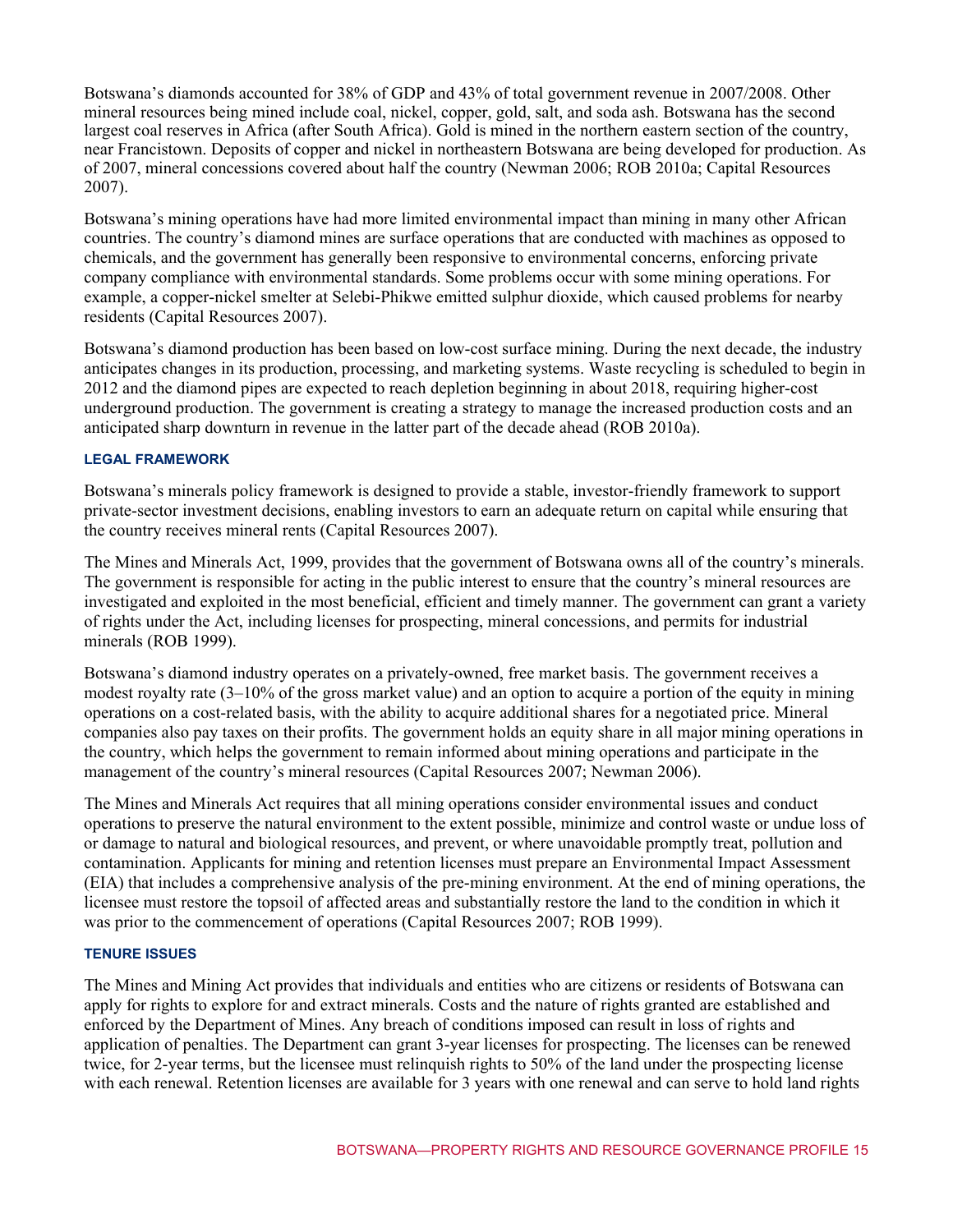until the time that extraction is profitable. Mining licenses are granted for periods up to 25-years, with one 25 year renewal possible (Capital Resources 2007; ROB 1999).

Applicants for a mining license must demonstrate that: (1) the proposed mining plan will ensure the most efficient and beneficial use of the mineral resources in the proposed mining area; (2) the proposed area is not the same as nor does it overlap with an existing mining or retention area (other than with that other party's consent); (3) the proposed mining area only covers that area reasonably required for surface mining and treatment facilities; (4) the applicant has the requisite financial resources, technical skills and experience to carry out effective mining operations; (5) the proposed financing plan is in accordance with good financial practice and provides for a debt to equity ratio of no more than 3:1; (6) the parent company has submitted a guarantee; and (7) in the case of diamond mining, the applicant has negotiated with the government regarding the government's participation (Capital Resources 2007; ROB 1999).

The Mines and Minerals Act allows for small-scale mining for minerals other than diamonds. Mining permits are available for areas not exceeding 0.5 square kilometers. Permits to mine industrial minerals (barite, basalt, clay, dolomite, feldspar, granite, gravel, gypsum, laterite, limestone, mica, magnesite, marble, phosphate, rock, sand, sandstone, slate and talc) are reserved for Botswana citizens and wholly citizen-owned companies (Capital Resources 2007; ROB 1999).

The Mines and Minerals Act provides that a tribe can take minerals from any land on which it has been the tribe's custom to take minerals so long as the action is consistent with the customary law and subject to any conditions and restrictions imposed (ROB 1999).

#### **GOVERNMENT ADMINISTRATION AND INSTITUTIONS**

The Ministry of Minerals, Energy and Water Affairs: sets policy direction for the minerals sector; is responsible for the fiscal, legal and policy framework for mineral exploration and exploitation; and is responsible for coordinating all development and operational activities. The Department of Mines (within the Ministry of Minerals, Energy and Water Affairs) administers the Mines and Minerals Act. The Department of Geological Survey administers exploration. The Ministry administers mineral agreements, promotes investments in minerals, and liaises with bilateral and multilateral development partners on mineral-related matters. The Ministry exercises a licensing, monitoring and facilitating role in mineral exploration and exploitation, and the government maintains an interest in all large mining operations. Private companies carry out the prospecting and mining activities (ROB 2010a; ROB 2009).

#### **GOVERNMENT REFORMS, INTERVENTIONS AND INVESTMENTS**

NDP 10 includes the following strategies to promote the mineral sector's contribution to sustainable economic growth: (1) promotion of new industries and value addition to existing enterprises; (2) investment promotion and diversification; and (3) promotion of citizen participation in the mineral sector. Botswana plans to develop a diamond trade center for rough and polished diamonds, and to continue to establish downstream industries (cutting and polishing, and jewelry manufacturing). The government plans to identify additional mineral resources (such as coal), to promote small- and medium-scale mining, and to regulate the minerals industry in a way that ensures the most efficient and beneficial investigation and exploitation of mineral resources, with proper regard for the health, safety and welfare of employees and environmental protection (ROB 2010a).

Botswana is a participant in the Kimberly Process, an association of diamond-producing countries, diamond firms, and NGOs responsible for a certification process designed to prevent conflict diamonds from being shipped through legitimate trading channels. Botswana is also a member of the Extractive Industries Transparency Initiative (EITI). EITI is a muti-stakeholder initiative with partners from governments, international organizations, companies, NGOs, investors, and businesses that supports improved governance in resource-rich countries through a process of verification and full publication of company payments and government revenues from oil, gas and mining. Countries implementing EITI can benefit from an improved investment climate by showing investors and international financial institutions that the government is committed to strengthening transparency and accountability. Botswana was initially reluctant to join the initiative because it is ranked as one of the most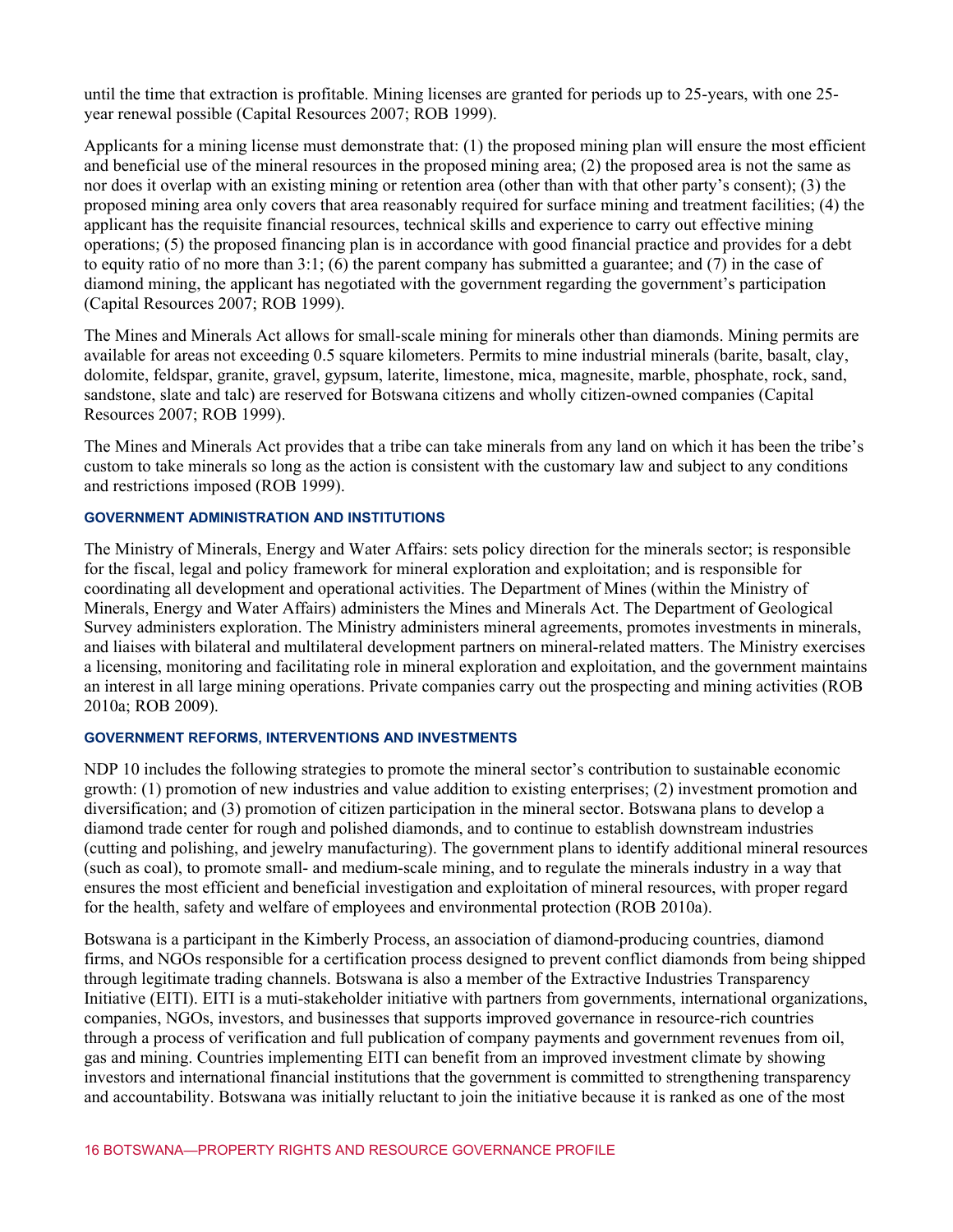transparent and least corrupt African countries, had already adopted appropriately transparent practices, and was hesitant to disclose terms of confidential agreements with partners. Botswana joined the EITI in 2007 (EITI n.d.; Newman 2006; Capital Resources 2007; Transparency International 2009).

#### **DONOR INTERVENTIONS AND INVESTMENTS**

To date, USAID has not been engaged in Botswana's mining industry although it has undertaken work on conflict diamonds in various regions, including Sub-Saharan Africa. NGOs such as Care International and Global Witness have been engaged in monitoring trade in conflict diamonds and the effectiveness of the Kimberly Process (GPF 2009).

# **5. DATA SOURCES (SHORT LIST)<sup>1</sup>**

- Adams, Martin, F. Kalabamu, and R. White. 2003. Land tenure policy and practice in Botswana: Governance lessons for southern Africa. *Austrian Journal of Development Studies,* 19 (1).
- Adams, Martin and Robin Palmer. 2007. Independent review of land issues. *Southern African Regional Poverty Network*, 3, 2006–2007, Eastern and Southern Africa.
- COHRE. 2004. *Bringing equality home: Promoting and protecting the inheritance rights of women*. Geneva: COHRE.
- FAO. 2008a. Forestry country profile: Botswana. [http://www.fao.org/forestry/18308/en/bwa/](http//www.fao.org/forestry/18308/en/bwa/) (accessed March 2009).
- FAO. 2008c. NFP Update: Botswana.<http://www.fao.org/forestry/14331-0-14.pdf>(accessed 20 May 2010).
- FAO. 20[05. Irrigation in Africa in figures, Aquastat Survey 2005. http://www.fao.org/nr/water/aquastat/countries/](http://www.fao.org/nr/water/aquastat/countries/botswana/botswana_cp.pdf) botswana/botswana\_cp.pdf (accessed March 2009).
- ROB. 2010a. National Development Plan 10 (2010–2014). http://www.finance.gov.bw/templates/mfdp/ [file/File/NDP%2010%20final%2016th%20Dec%202009%20edit%20in%2019%20Jan%202010.pdf](http://www.finance.gov.bw/templates/mfdp/file/File/NDP%2010%20final%2016th%20Dec%202009%20edit%20in%202019%20Jan%202010.pdf) (accessed 19 May 2010).
- ROB. 2002. Botswana National Land Policy: Issues Report. Ministry of Lands, Housing and Environment: Department of Lands. Gaborone: Natural Resource Services.
- Taylor, Michael. 2007. Tenure reform and the future of communal rangelands in Botswana. *Commons Southern Africa* 16, CASS/PLAAS Occasional Paper. http://www.landcoalition.org/pdf/07 brief palaa 2.pdf (accessed April 2009).
- World Bank. 2003. Botswana: Toward prosperity for all: A comprehensive development framework profile. Washington DC: World Bank.

# **6. DATA SOURCES (COMPLETE LIST)**

l

- Adams, Martin, F. Kalabamu, and R. White. 2003. Land tenure policy and practice in Botswana: Governance lessons for southern Africa. *Austrian Journal of Development Studies,* 19 (1).
- Adams, Martin and Robin Palmer. 2007. Independent review of land issues. *Southern African Regional Poverty Network*, Vol 3, 2006–2007, Eastern and Southern Africa.
- Anderson, Susan. 2005. Botswana: Land of paradoxes. Global Prosperity Initiative, Mercatus Policy Series Country Brief No. 1.

<sup>1</sup> Complete list of references available at URL: http://ltpr.rmportal.net/country-profiles/botswana/references/.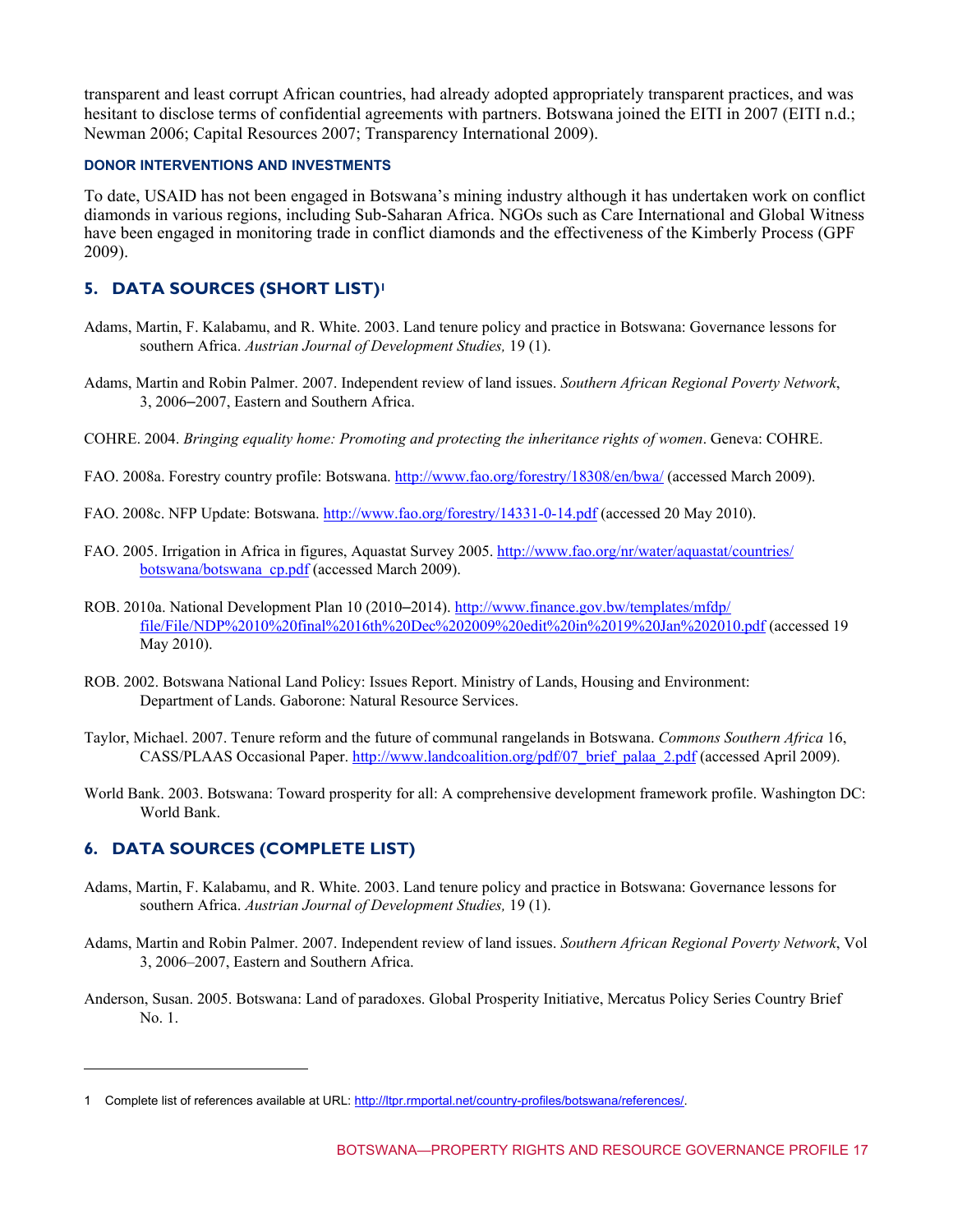- Burgess, [Jeremy. 2002. Country pasture/forage resource profiles: FAO. http://www.fao.org/ag/AGP/AGPC/doc/Counprof/](http://www.fao.org/ag/AGP/AGPC/doc/Counprof/Botswana/botswana.htm#1) Botswana/botswana.htm#1 (accessed March 2009).
- CEDAW. *See* Convention on the Elimination of All Forms of Discrimination against Women.
- COHRE. *See* Centre on Housing Rights and Evictions
- Capital [Resources. 2007. Botswana Resource Sector Overview. http://www.capital.bw/securities/doc/BOTSWANA\\_](http://www.capital.bw/securities/doc/BOTSWANA_RESOURCE_SECTOR_OVERVIEW_2007.pdf) RESOURCE\_SECTOR\_OVERVIEW\_2007.pdf (accessed 19 May 2010).
- Centre on Housing Rights and Evictions. 2004. *Bringing equality home: Promoting and protecting the inheritance rights of women*. Geneva: COHRE.
- Convention on the Elimination of All Forms of Discrimination against Women. 2010. Responses to the List of Issues and Questions with regard to the Consideration of the Combined Initial, Second and Third Periodic Requests: Botswana. [http://www2.ohchr.org/english/bodies/cedaw/docs/AdvanceVersions/CEDAW-C-BOT-Q3-Add1.pdf \(](http://www2.ohchr.org/english/bodies/cedaw/docs/AdvanceVersions/CEDAW-C-BOT-Q3-Add1.pdf)accessed 18 May 2010).
- EITI. *See* Extractive Industries Transparency Initiative.
- Extractive Industries Transparency Initiative. n.d. The EITI Principles and Criteria.<http://eiti.org/eiti/principles>(accessed 19 May 2010).
- FAO. *See* Food and Agriculture Organization.
- Food an[d Agriculture Organization. 2003. Forestry outlook study for Africa \(FOSA\) Botswana. ftp://ftp.fao.org/docrep/](ftp://ftp.fao.org/doccrep/fao/003/X6774E/X6774E00.pdf) fao/003/X6774E/X6774E00.pdf (accessed March 2009).
- —. [2005. Irrigation in Africa in figures, Aquastat Survey 2005. http://www.fao.org/nr/water/aquastat/countries/](http://www.fao.org/nr/water/aquastat/countries/botswana/botswana_cp.pdf) botswana/botswana\_cp.pdf (accessed March 2009).
- ———. 2008a. Forestry country profile: Botswana.<http://www.fao.org/forestry/18308/en/bwa/>(accessed March 2009).
- ———. 2008b. *Forestry information: Botswana*. . [http://www.fao.org/forestry/country/en/ \(](http://www.fao.org/forestry/country/en/)accessed March 2009).
- ———. 2008c. NFP Update: Botswana. [http://www.fao.org/forestry/14331-0-14.pdf \(](http://www.fao.org/forestry/14331-0-14.pdf)accessed 20 May 2010).
- GPF. *See* Global Policy Forum.
- Global Policy Forum. 2009. Diamonds in conflict.<http://www.globalpolicy.org/security/issues/diamond/kimberlindex.htm> (accessed April 2009).
- Hitchcock, Robert. 2002. We are the first people: Land, natural resources and identity in the central Kalahari, Botswana. *Journal of Southern African Studies* (Special Issue: Minorities and Citizenship in Botswana) 28 (4).
- Johnson, Steve. 2008. Country Report: Botswana, an input into the SADC Sustainable Forest Management Conservation Project. [http://www.sadc.int/fanr/naturalresources/forestry/docs/Appendix%201%20-%20Botswana.pdf \(](http://www.sadc.int/fanr/naturalresources/forestry/docs/Appendix%201%20-%20Botswana.pdf)accessed 20 May 2010).
- KHI. *See* Khulsey, Inc.
- Khulsey, Inc. 2007. Botswana Diamond Mines. http://www.khulsey.com/jewelry/diamond\_mines\_botswana.html (accessed 19 May 2010).
- *Mbendi.* 2010. Agriculture, Forestry and Fishing in Botswana.<http://www.mbendi.com/indy/agff/af/bo/p0005.htm#15>

#### 18 BOTSWANA—PROPERTY RIGHTS AND RESOURCE GOVERNANCE PROFILE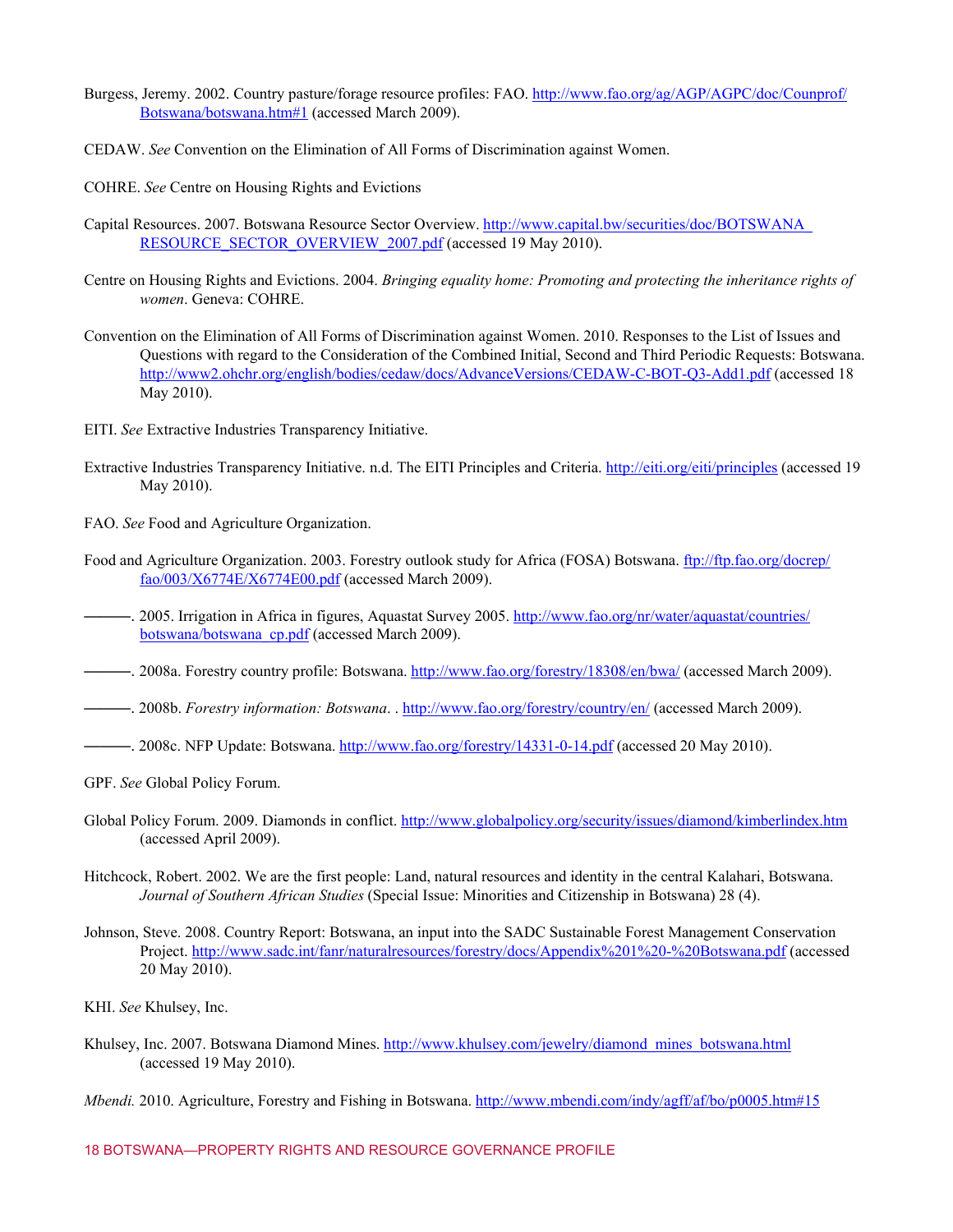(accessed 18 May 2010).

- Newman, Harold R. 2006. The Mineral Industry of Botswana. *2006 Minerals Yearbook.* United States Geological Survey (USGS).
- Ng' Nyati-Ramahobo, Lydia. 2007. Minority tribes in Botswana: The politics of recognition. December 2008. Minority Rights Group International.
- Ng'ong'ola, Clement. 1998*.* Aspects of land tenure and deeds registration in Botswana. Paper presented at Cape Town [Conference on Land Tenure, January 27–29, Cape Town, South Africa. http://www.mekonginfo.org/](http://www.mekonginfo.org/mrc/html/capetown/capetown.htm) mrc/html/capetown/capetown.htm (accessed April 2009).
- PEPFAR. *See* President's Emergency Plan for AIDS Relief.
- Preside[nt's Emergency Plan for AIDS Relief. 2008. PEPFAR Botswana 2008 Country Profile. http://www.siecus.org/index](http://www.siecus.org/index.cfm?fuseaction=page.viewPage&pageID=957&nodeID=1) .cfm?fuseaction=page.viewPage&pageID=957&nodeID=1 (accessed April 2009).
- ROB. *See* Republic of Botswana.
- Republi[c of Botswana. 1966. Constitution of the Republic of Botswana. http://www.chr.up.ac.za/undp/domestic/](http://www.chr.up.ac.za/undp/domestic/docs/c_Botswana.pdf) docs/c\_Botswana.pdf (accessed 18 May 2010).
- ——. 1968. Water Act. Cap .34.01.
- ———. 1999. Mines and Minerals Act.
- ———. 2002. Botswana National Land Policy: Issues Report. Ministry of Lands, Housing and Environment: Department of Lands. Gaborone: Natural Resource Services.
- ———. 2008a. Resettlement policy framework final report. December. Prepared by Arid Environmental Consultancy (Pty) Ltd. Gabarone: Department of Roads.
- ———. 2008b. Stats brief: Environmental statistics. Gabarone: Central Statistics Office.
- ———. [2009. Ministry of minerals, energy and water affairs: Ministry overview. http://www.gov.bw/index.php?](http://www.gov.bw/index.php?option+com_content&task=view&id=33Itemid=40) option+com\_content&task=view&id=33Itemid=40 (accessed April 2009).
- ———. 2010a. National Development Plan 10 (2010–2014). http://www.finance.gov.bw/templates/mfdp [/file/File/NDP%2010%20final%2016th%20Dec%202009%20edit%20in%2019%20Jan%202010.pdf \(](http://www/finance.gov.bw/templates/mfdp/file/File/NDP%2010%20final%2016th%20Dec%202009%20edit%20in%2019%20Jan%2010.pdf)accessed 19 May 2010).
- ———. [2010b. Ministry of Lands and Housing: Overview. http://www.mlh.gov.bw/index.php?option=com\\_departments&](http://www.mlh.gov.bw/index.php?option=com_departments&id=21) id=21 (accessed 18 May 2010).
- ———. [2010c. Website. Ministry of Environment, Wildlife and Tourism. http://www.gov.bw/en/Ministries--Authorities/](http://www.gov/bw/en/Ministries--Authorities/Ministries/Ministry-of-Environment--Wildlife-and-Tourism/) Ministries/Ministry-of-Environment--Wildlife-and-Tourism/ (accessed 20 May 2010).
- SWE. *See* Sirte Water and Energy.
- Sirte Water and Energy. 2008. Botswana: National Investment Brief. Presented at the Water for Agriculture and Energy in Africa: the Challenges of Climate Change Conference, 15–17 December, Libyan Arab Jamahiriya. http://www. sirtewaterandenergy.org/docs/reports/Botswana-Draft2.pdf (accessed 20 May 2010).
- Taylor, Ian and Gladys Mokhawa. 2003. Not forever: Botswana, conflict diamonds and the bushmen. *African Affairs,* 102:261–283.